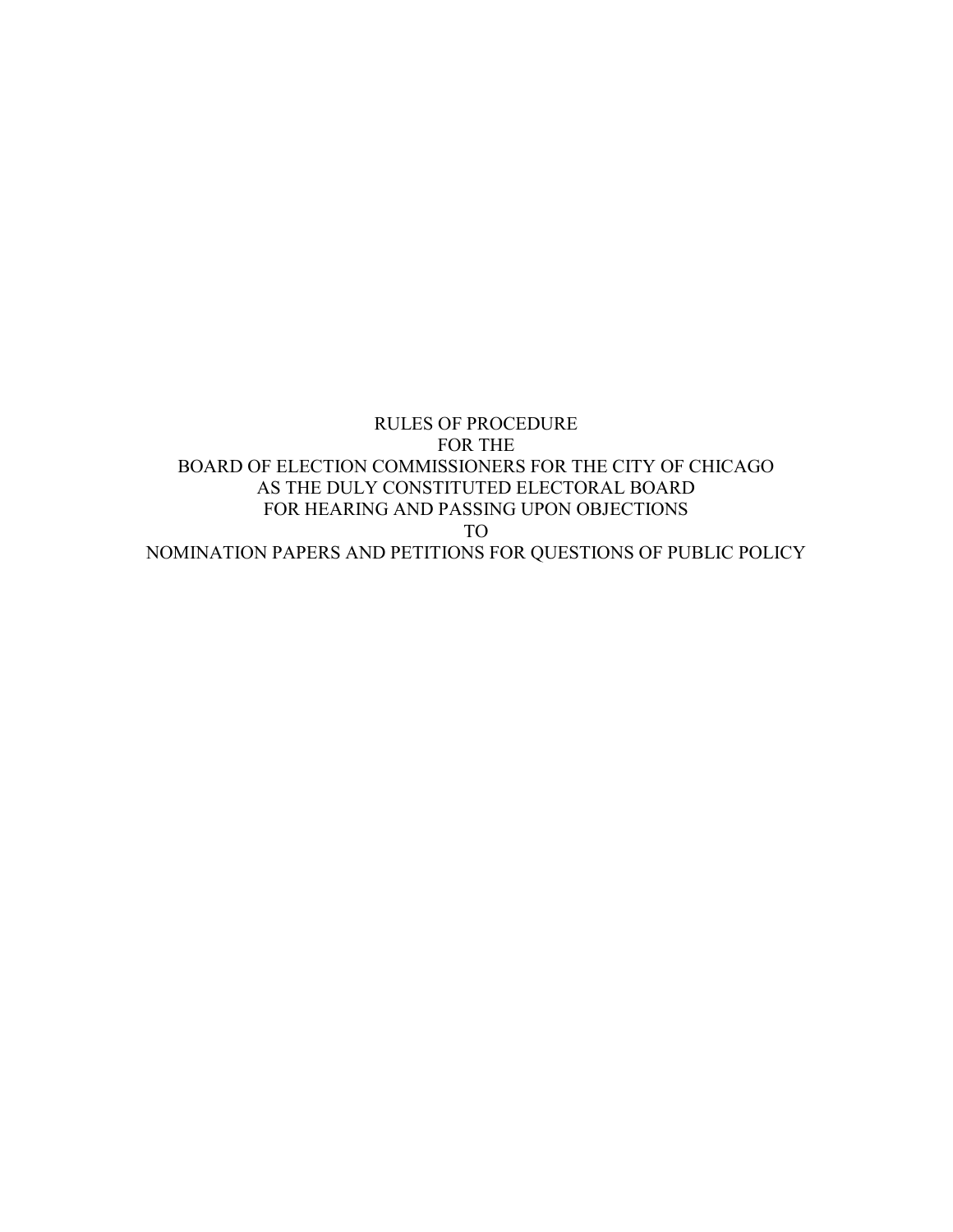# **Table of Contents**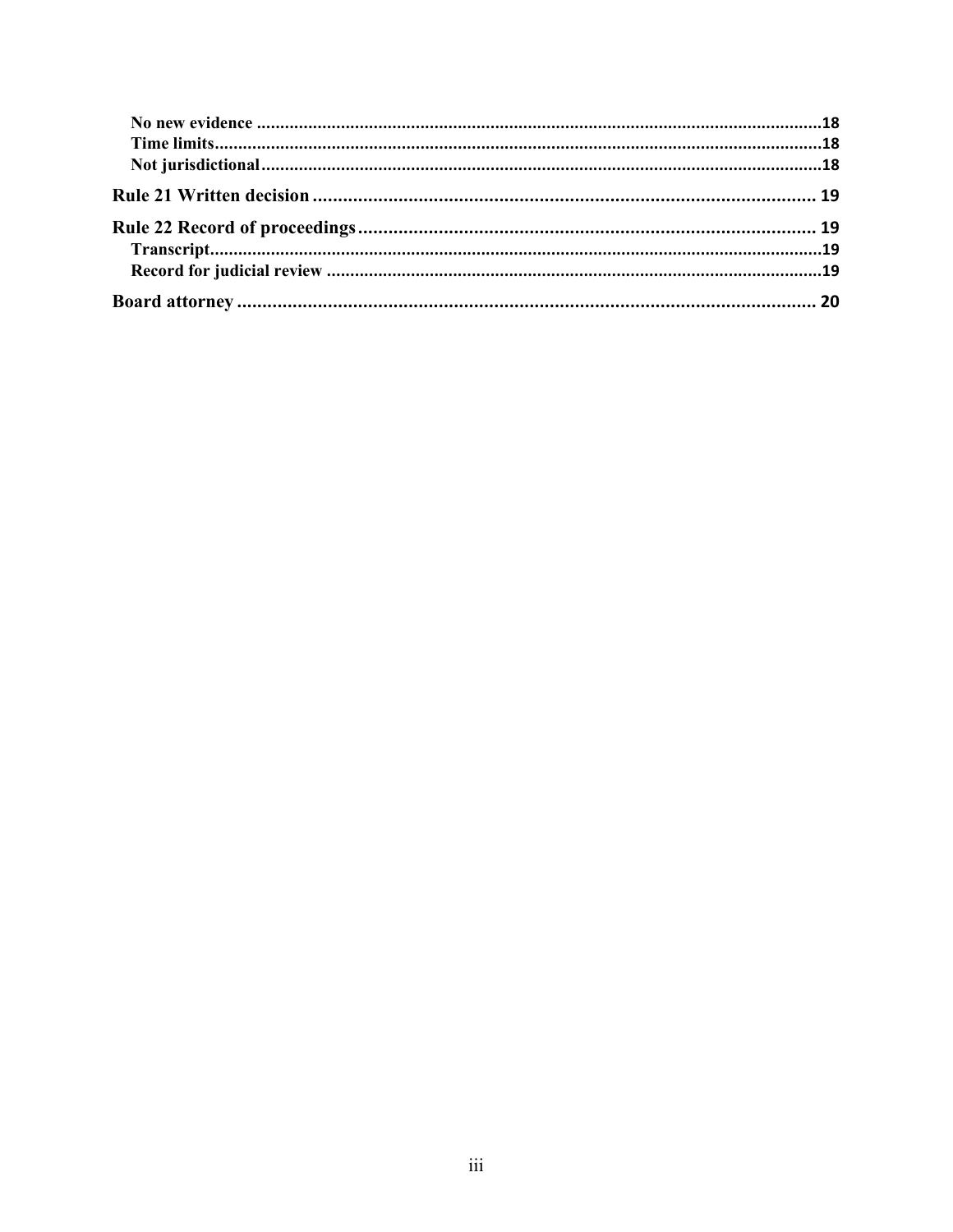# RULES OF PROCEDURE FOR THE BOARD OF ELECTION COMMISSIONERS FOR THE CITY OF CHICAGO AS THE DULY CONSTITUTED ELECTORAL BOARD FOR HEARING AND PASSING UPON OBJECTIONS TO

#### NOMINATION PAPERS AND PETITIONS FOR QUESTIONS OF PUBLIC POLICY

Pursuant to Section 10-10 of the Election Code (10 ILCS 5/10-10), the Board of Election Commissioners for the City of Chicago, constituting ex officio the Electoral Board for certain objectors' petitions as described in Section 10-9(6) of the Code, hereby adopts the following rules of procedure for the introduction of evidence and the presentation of arguments:

**Rule 1** Scope of authority. The Electoral Board shall hear and pass upon objectors' petitions described in Section 10-8 of the Election Code coming within its jurisdiction.

(a) General powers. The Electoral Board will consider and decide:

(i) Whether or not the certificate of nomination or nomination papers or petitions are in proper form;

(ii) Whether or not the certificate of nomination or nomination papers or petitions were filed within the time and under the conditions required by law;

(iii) Whether or not the certificate of nomination or nomination papers or petitions are genuine and are what they purport to be;

(iv) Whether or not in the case of the certificate of nomination in question it represents accurately the decision of the caucus or convention issuing it; and

(v) Generally, whether or not the certificate of nomination, nominating papers or petitions on file are valid or whether the objections thereto should be sustained.

(b) Specific powers. The Electoral Board will conduct and preside over all hearings and take necessary action to avoid delay, maintain order, ensure compliance with all notice requirements and ensure the development of a clear and complete record. The Electoral Board shall have all the powers necessary to conduct a fair and impartial hearing including, but not limited to:

(i) Administer oaths and affirmations;

(ii) Regulate the course of hearings, establish the order of proof, set the time and place for continued hearings, set times and deadlines for filing of documents and introduction of evidence, and, upon good cause shown,

(1) extend the time for filing any document or paper permitted or required by these rules or for the introduction of new and additional evidence, or

(2) re-open hearings;

(iii) An Electoral Board member may attend a meeting by remote participation when a quorum is physically present, subject to the procedures and limitations in Section 7 of the Illinois Open Meetings Act ("OMA") (5 ILCS 120/7). The Electoral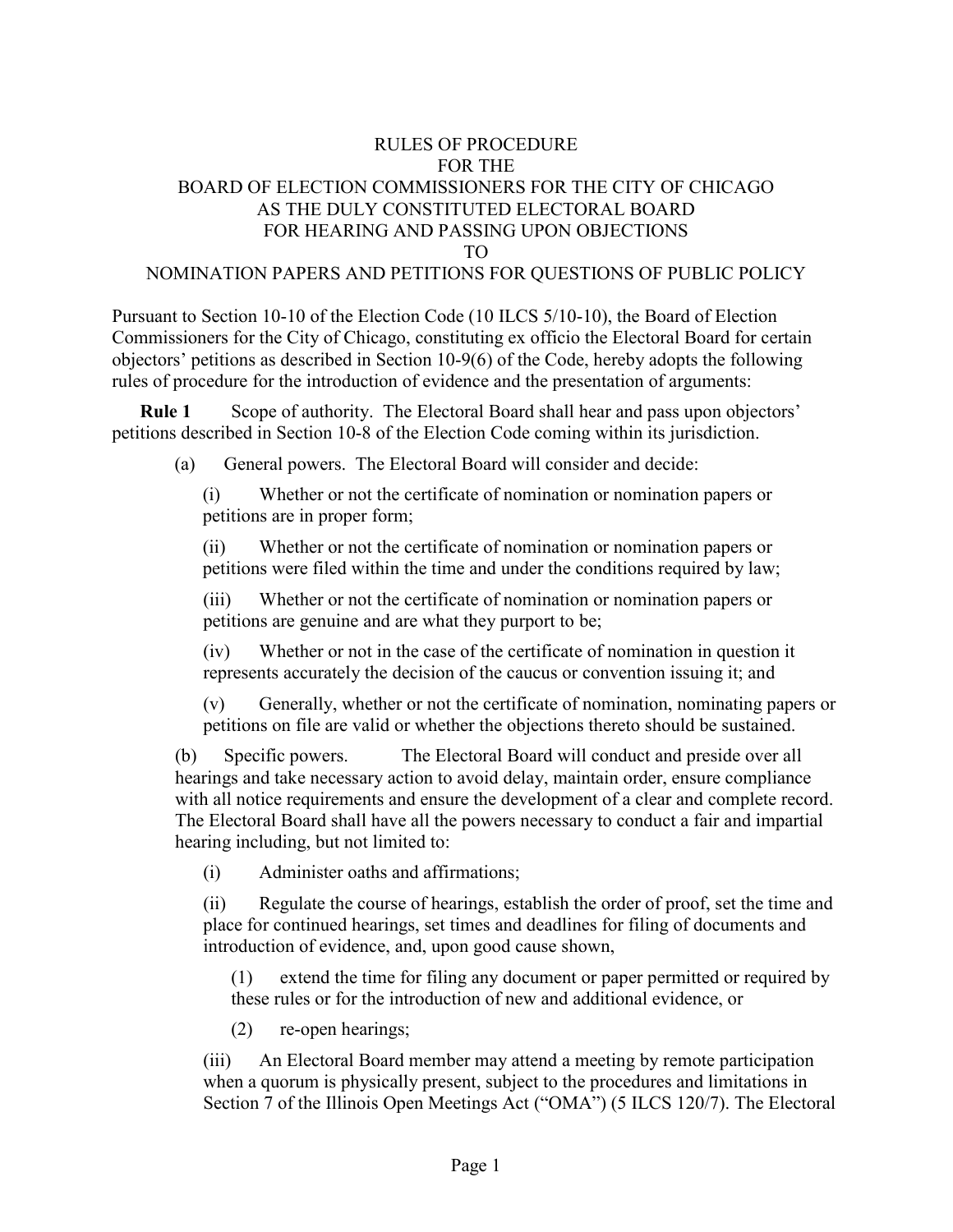Board may conduct a meeting by audio or video conference, without the physical presence of a quorum of its members, pursuant to the procedures and limitations in subsection  $7(e)$  of the OMA (5 ILCS 120/7(e)). The Electoral Board may further authorize its Hearing Officers to conduct hearings by audio or video conference for routine matters like status checks, scheduling conferences and oral arguments that are not dependent upon the introduction, analysis or examination of witnesses and/or documentary evidence, but prior authorization from the Electoral Board or Board Attorney designated under Rule 23, below, is required for any video or audio conference for hearings conducted under Rule 8, below, and for any other evidentiary matters.

(iv) Examine the witnesses and direct the witnesses to testify, limit the number of times any witness may testify, limit repetitive testimony, set reasonable limits to the amount of time that each witness may testify, provide for the taking of testimony by deposition, if necessary and so ordered by the Electoral Board, and in general conduct the proceedings according to the recognized principles of administrative law and the provisions of these rules;

(v) Rule upon offers of proof and receive relevant evidence;

(vi) Direct parties to appear and confer for the settlement or simplification of issues and otherwise conduct case management conferences;

(vii) Dispose of procedural requests or similar matters;

(viii) Require the parties to prepare written briefs and proposed findings of fact and conclusions of law;

(ix) Consider and rule upon all motions presented in the course of the proceedings;

(x) Issue subpoenas, rule upon objections to subpoenas, regulate discovery and enter orders of protection as may be deemed necessary to protect against any unwarranted intrusion upon privacy of any person affected by discovery in the proceedings;

(xi) Consider such evidence as may be submitted, including but not limited to, documentary evidence, affidavits and oral testimony;

(xii) Make a determination of the genuineness of a petition signature based upon a comparison with the signature on the voter registration record for the person who purportedly signed the petition or upon such other proven handwriting samples;

(xiii) Enter any order that further carries out the purpose of these rules;

(xiv) Waive strict compliance with these Rules when required in the interests of fairness, equity and substantial justice; and

(xv) Prepare a record of its proceedings.

(xvi) The Electoral Board may, on its own motion or upon motion of a party, require the objector to make a preliminary showing that certain of the factual allegations in the objector's petition are pled in good faith based on knowledge, information and/or belief formed after reasonable inquiry and strike any objection or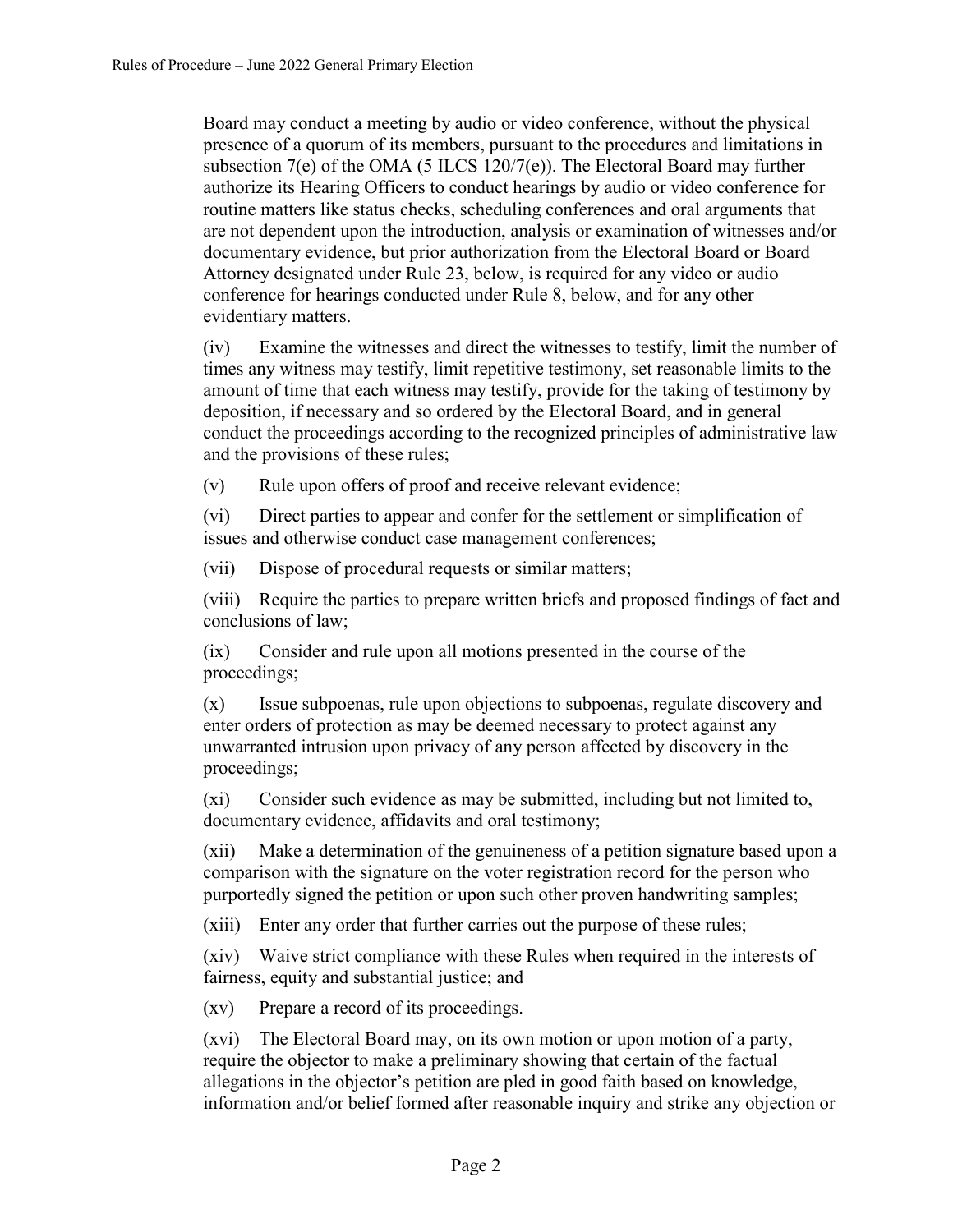any portion of an objection if it determines that the objection does not meet the requirements set forth in 10 ILCS 5/10-8 or is not well grounded in fact and/or law. Objections to individual signers and/or circulators must consist of a specific objection or objections to that particular signer or circulator.

**Rule 2** Hearing officers. In view of the time limitations and the amount of evidence to be presented at the hearings, the Electoral Board may appoint a hearing officer in any case in which the Electoral Board deems such an appointment appropriate. At the discretion of the Electoral Board or the Hearing Officer, hearings may be conducted in two or more locations connected by telephonic or video conference for routine matters like status checks, scheduling conferences and oral arguments that are not dependent upon the introduction, analysis or examination of witnesses and/or documentary evidence, but prior authorization from the Electoral Board or the Board Attorney designated under Rule 23, below, is required for any video or audio conference for hearings conducted under Rule 8, below, and for any other evidentiary matters.

(a) Powers and duties. A hearing officer shall have the duties and powers of the Electoral Board provided in these Rules, except that a hearing officer shall not have the power to make final findings or issue a final decision.

(b) Report. Upon the conclusion of a hearing and after consideration of the evidence and arguments, the hearing officer shall submit to the Electoral Board a final report containing proposed findings, conclusions of law and decision. However, the Electoral Board shall not be bound by the hearing officer's recommendations or proposed findings, conclusions of law and decision. A copy of the hearing officer's final report shall be served upon the parties in the case prior to any final action upon it by the Electoral Board and in sufficient time to allow any aggrieved party an opportunity to request review by the Electoral Board pursuant to Rule 20 herein.

(c) Record. If a hearing officer has been assigned to hear the objection, the entire record must be introduced and argued before the hearing officer. The Electoral Board may, in exceptional cases, entertain additional arguments or evidence in the interests of fairness, equity and substantial justice.

(d) Signature validity. On issues of signature validity, the hearing officer's authority shall only extend to objections filed against specific signatures and shall not include rulings upon the validity of signatures not specifically objected to unless otherwise authorized by the Electoral Board.

(e) Substitution. Any party may request substitution of a hearing officer, provided such request is made in writing to the Electoral Board prior to the initial hearing before the hearing officer. If the substitution request is granted, the opposing party may file a written request for substitution prior to the time of the initial hearing before the hearing officer to whom the case was reassigned. Thereafter, any further such request shall only be granted only upon good cause shown. A party may file only one request for substitution of hearing officer per case. In addition, the Electoral Board may, on its own, substitute a hearing officer due to illness, unavailability or for other good cause, in which case the substituted hearing officer may accept the case "as is" or may, in his or her own discretion, order new or additional proceedings. In the event that a substitute is made, the Board's general counsel is authorized to re-assign the case to another hearing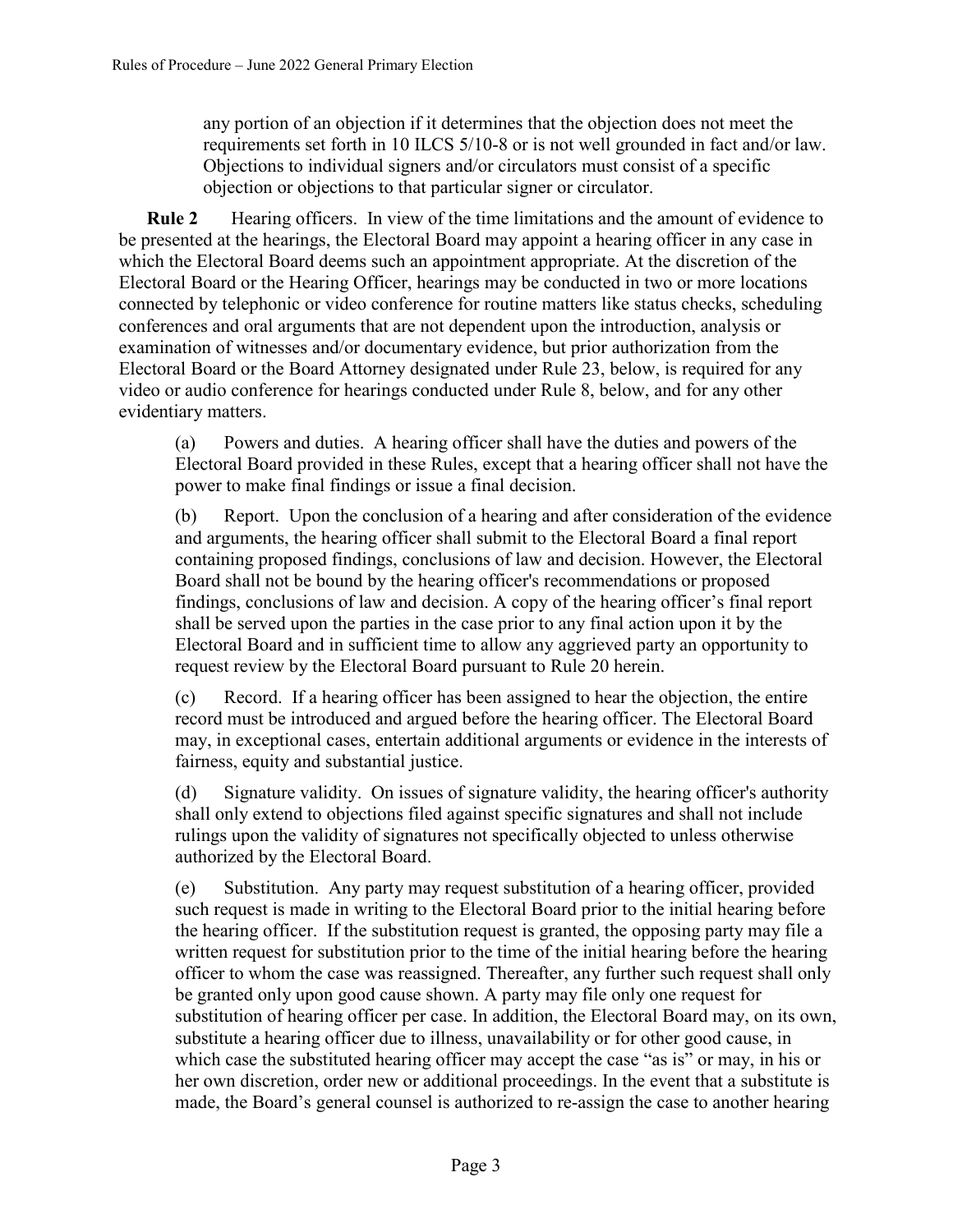officer.

#### **Rule 3** Appearance.

(a) Who may appear. Each objector and each candidate, or proponent of a question of public policy, as the case may be, (hereafter referred to as "party" or "parties") may appear in person on his or her own behalf ("*pro se*") and participate in any hearing or proceeding before the Electoral Board, or a party may be represented by an attorney licensed to practice law in the State of Illinois.

(b) Non-Attorneys. Except for a party appearing "*pro se*," anyone who is not licensed to practice law in the State of Illinois may *not* (i) make an appearance on behalf of a party before the Electoral Board or its Hearing officers, (ii) call witnesses, (iii) elicit testimony from witnesses, (iv) cross examine witnesses, (v) make objections to witnesses' testimony, (vi) prepare or sign pleadings, (vii) request or respond to discovery, (viii) advocate arguments made in pleadings, (ix) give oral argument before the Board or its Hearing officers, or (x) give advice that requires the use of some degree of legal knowledge or skill. However, non-attorneys may participate on behalf of a party at any record examination or record search conducted under Rules 6 and 7 hereof.

(c) Appearance form; Contact information. On or before the date of the initial meeting of the Electoral Board or the initial hearing/case management conference before a hearing officer, if one is appointed, each party must file with the Electoral Board and with all opposing parties a written appearance listing his or her name, address, telephone number and email address. Every party or their legal counsel shall provide an e-mail address and shall consent to be served with papers and notices via said e-mail address, unless the Hearing Officer or Board makes a finding of good cause for waiver of this email requirement.

(d) Availability. The parties shall make themselves reasonably available by telephone and e-mail during the day and at least until 7:00 P.M. for receipt of notice from the Electoral Board or from opposing parties during the course of these proceedings. If the Electoral Board has made reasonable attempts to contact a party by telephone or by e-mail at the number(s) or address(es) provided by that party and the party cannot be contacted or fails to respond to such contacts, the party will be deemed to have waived notice of the proceedings and the proceedings may go forward without the presence of that party.

(e) Non-disclosure agreement. At the time of filing his or her appearance, each party or each party's attorney shall complete, sign and file with the Electoral Board a Non-Disclosure and Confidentiality Agreement in the form prescribed by the Board whereby the party or his or her attorney on the party's behalf agrees not to disclose confidential or personal identity information obtained during the course of the electoral board proceedings.

(f) Public comment. Public comment is allowed only to the extent required by section 2.06(g) of the Illinois Open Meetings Act (5 ILCS 120/2.06(g)) and only at designated times during open meetings of the Electoral Board. Except as otherwise stated herein, public comment shall be limited and governed by the "Public Participation Rules for Board Meetings of the Board of Election Commissioners for the City of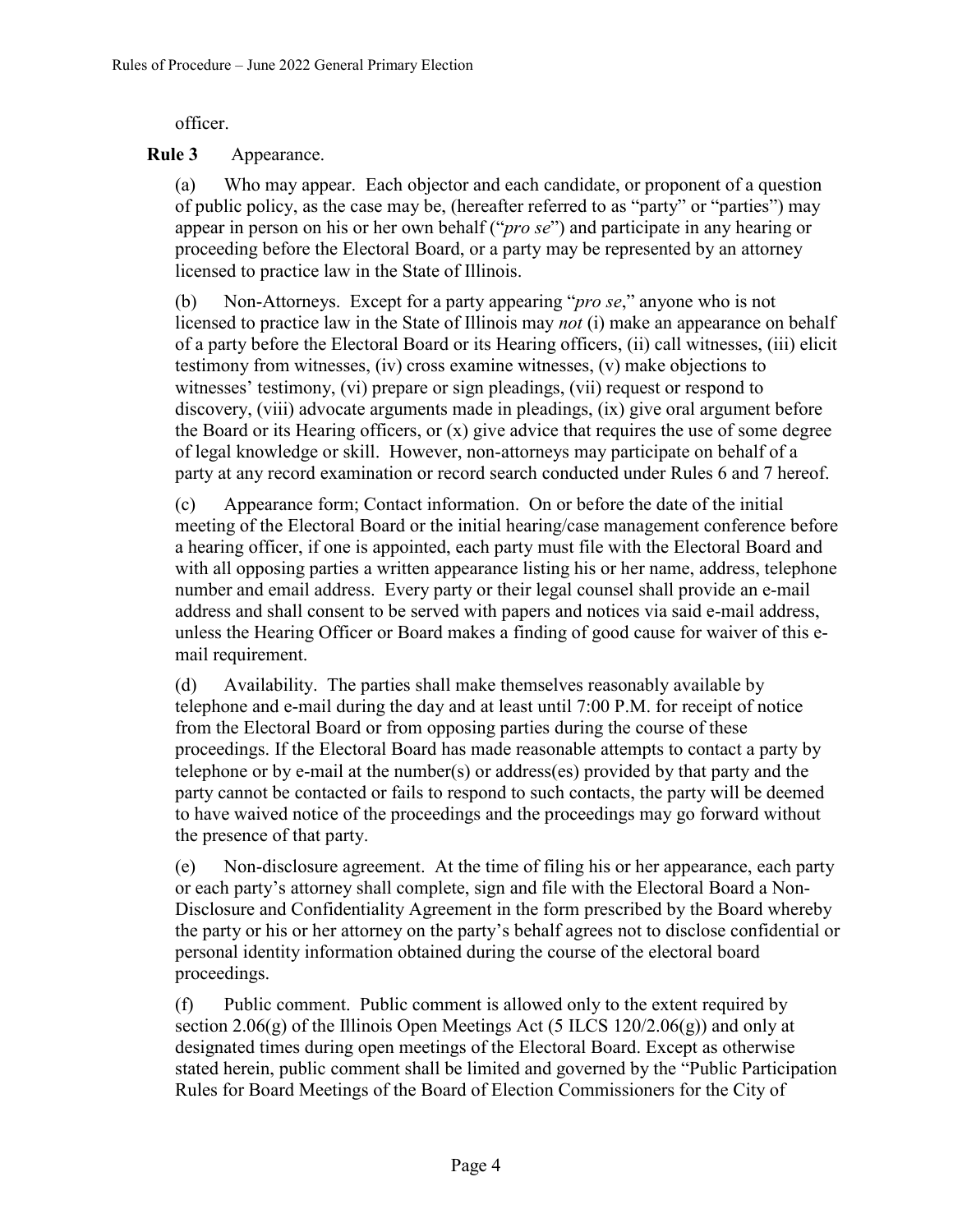Chicago," as adopted and amended. Public comment shall not be considered as evidence, testimony or argument in any case before the Electoral Board and it shall have no impact on any decision rendered by the Electoral Board. Public comment may not be transcribed and may not be included in any official Electoral Board record, case file or transcripts. The Electoral Board members have no duty to respond to public comment and are discouraged from responding to comments related to any case pending before the Electoral Board. Public comment is not allowed during case hearings conducted by the Electoral Board's hearing officers.

**Rule 4** Initial meeting; Case management conferences.

(a) Expedited proceedings. Due to impending statutory deadlines for the certification of candidates and the preparation and printing of ballots, proceedings before the Electoral Board must be conducted expeditiously.

(b) Mandatory attendance. Attendance at all meetings, hearings and proceedings is mandatory, unless otherwise specified by the Electoral Board or a hearing officer. For purposes of these rules, the term "hearing" shall mean any meeting of the Electoral Board or hearing before a hearing officer, if one has been appointed.

(c) No continuances. Generally, no continuances or resetting of scheduled hearings will be granted. Continuances will be granted only upon a showing of good cause and where the interests of justice require it.

(d) Initial hearing. On the date set for the initial hearing of the objector's petition, each party must appear and be prepared to proceed.

(e) Case management conferences. At the initial hearing, the Electoral Board or the hearing officer, as the case may be, shall conduct a case management conference to consider

(i) the formulation and simplification of the issues;

(ii) the possibility of obtaining admissions of facts and documents which will avoid unnecessary proofs;

(iii) the limitation of the number of witnesses;

(iv) the preparation and submission of written briefs and proposed findings of fact and conclusions of law;

- (v) the scheduling of hearings on motions;
- (vi) a proposed plan and schedule of discovery; and

(vii) any other matters that may aid in the disposition of the objection hearing.

(1) The Electoral Board or a hearing officer may schedule additional case management conferences at any time, upon proper notice to the parties, if deemed necessary or helpful to the proceedings.

(2) A record of such case management conferences shall be made either by court reporter or by some electronic means.

(a) Case management conferences may also be conducted via telephone in the discretion of the Electoral Board or the hearing officer; no record of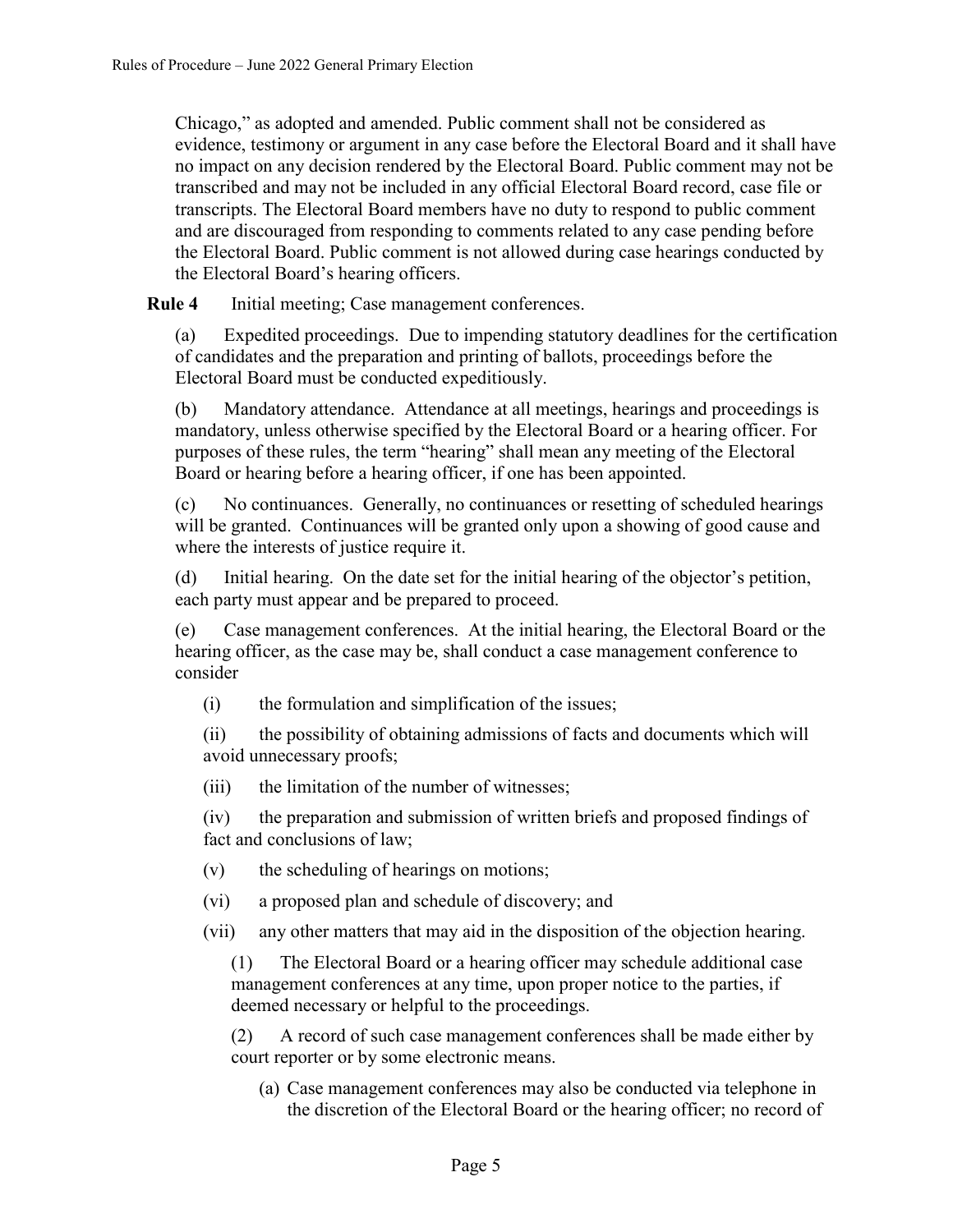such conferences shall be required but a written order or report summarizing the issues discussed, points resolved and proceedings to follow shall be prepared, served upon the parties and placed in the Electoral Board's case file.

**Rule 5** Answer not required; Preliminary motions; Timing.

(a) Answer. No written answer or response to the objector's petition is required.

(b) Preliminary motions. Preliminary motions to challenge the legal sufficiency of the objector's petition in the nature of a motion to strike or dismiss the objector's petition in whole or in part may be filed and may be heard first.

(i) Such motions must be made in writing and filed with the Electoral Board and served upon other parties in the case by 5:00 p.m. on the first business day following the initial hearing.

(ii) A response, if any, to the motion, must be made in writing and filed with the Electoral Board and served upon the other parties in the case by 5:00 p.m. on the second business day after the initial hearing.

(iii) A reply in support of the motion, if any is to be filed, must be filed by 5:00 p.m. of the third business day following the initial hearing.

(iv) After the filing of a preliminary motion and any responses or replies, the motion may be considered without further presentation by the parties or the motion may be set down for further oral argument.

(v) If the motion to strike the objector's petition is sustained in whole or part, the objector's petition may be dismissed in whole or in part, as the case may be.

(vi) The Electoral Board or the hearing officer, as the case may be, may reserve ruling on any preliminary motions pending further hearings.

(vii) The objector's standing or qualifications to file the objector's petition may be challenged by the respondent, but the respondent has the burden of proof to establish that the objector lacks the requisite qualifications to file such objection (i.e., the objector is not a registered voter, or does not reside in the district in which the candidate seeks to be a candidate).

(viii) Any challenge to the sufficiency of the objector's petition or the standing of the objector to file an objector's petition must be filed timely or any such challenge shall be deemed waived.

### **Rule 6** Records examination.

(a) Records examination directive. At the direction of the Electoral Board or a hearing officer, the parties may be directed to appear at an examination of computerbased voter registration records, or a "records examination." Notice of the date and time of the records examination shall be given to the parties no later than 7:00 p.m. on the day preceding the records examination. For these Rule 6 records examinations and any other hearings, procedures or in-person events, the parties are required to comply with all current directives and guidelines related to the ongoing coronavirus/COVID-19 pandemic, as instituted by the U.S. Centers for Disease Control and Prevention, the State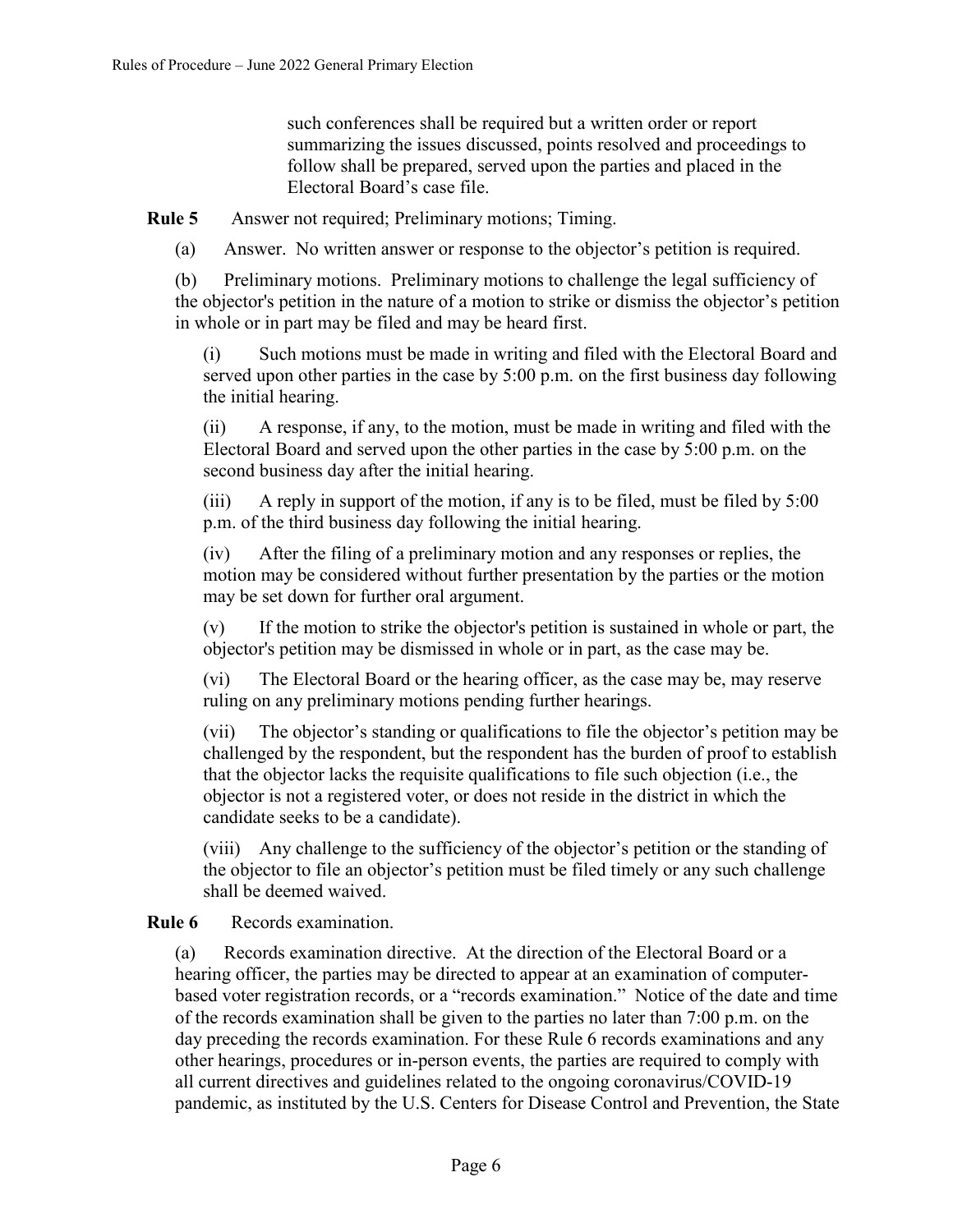of Illinois and its Department of Public Health, the health departments of the County of Cook and City of Chicago, and/or the Chicago Board of Election Commissioners.

(b) Purpose; Procedure. Employees and/or agents of the Chicago Board of Election Commissioners, including forensic handwriting experts, are authorized to act as "records examiners" to conduct records examinations and shall, in an orderly and expeditious manner, search for and examine the computerized voter registration records of the Chicago Board of Election Commissioners and of other election authorities in the State of Illinois as needed. Employees of the Cook County Clerk's office and of other election authorities in the State of Illinois are also designated as agents authorized to act as records examiners. Records examinations may be conducted utilizing computer-based registration data from the election authority's own system or systems, from the centralized statewide voter registration list created and maintained by the State Board of Elections ("IVRS"), or from other programs permitting access to such databases, including, but not limited to, the Joint Petition Project ("JPP") program created jointly by the Chicago Board of Election Commissioners and the Cook County Clerk. Such examinations shall be conducted in accordance with procedures established by the Board of Election Commissioners; if such procedures are in conflict with a specific provision of these Rules, these Rules shall govern. Records examiners shall, based upon their examination of such records, make and announce a finding as to whether certain objections in the objector's petition are sustained or overruled. The computerized voter registration records of the Chicago Board of Election Commissioners and/or of other election authorities, printouts of those records and the records examiners' findings as to whether the objections are sustained or overruled may be considered as evidence, pursuant to Rule 10, with respect to objections pertaining to the following issues:

(i) Whether a signer of a petition sheet is a registered voter.

(1) The failure to locate a computer-based voter registration record for the signer of a petition shall be presumptive evidence that the person is not a registered voter and any objection alleging that the person is not a registered voter shall be sustained.

(2) Objections alleging that the signer is not a registered voter because the registration is described as "inactive" shall be overruled at the records examination. To sustain such an objection, the objector must prove at an evidentiary hearing conducted pursuant to Rule 8 hereof that the person who signed the petition no longer resides at the address shown, has died, has been incarcerated by reason of a conviction of a crime or otherwise lacks the requisite qualifications to be a registered voter in the political subdivision or district in question.

(ii) Whether a signer of a petition sheet is registered at the address shown beside his or her signature on the petition sheet in question;

(iii) Whether the signature of a signer of a petition sheet is genuine and is that of the person whose name appears on the petition sheet.

(1) A computer-stored image of a registered voter's signature shall be examined and compared with the signature on the petition by the records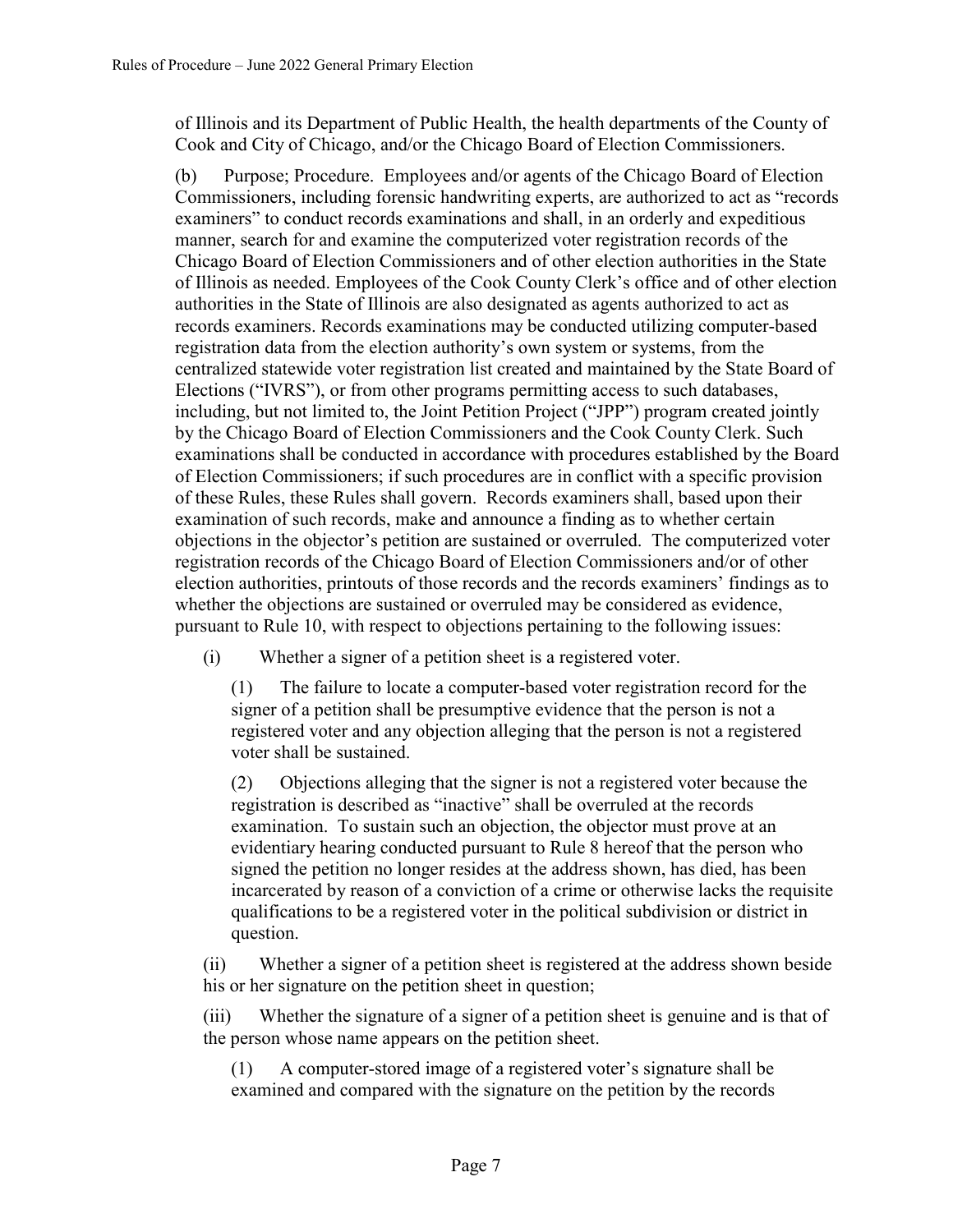examiner. If, in the records examiner's judgment, the two signatures were made by the same person, the objection shall be overruled; if not made by the same person, the objection shall be sustained.

(2) The Board of Election Commissioners may employ forensic handwriting experts to review decisions of the records examiners and to make findings as to whether signatures were made by the same person and are genuine when the decisions of the records examiners are appealed as provided below.

(3) If no registration record can be found for the person in question, or the registration record does not contain a computer-stored image of the person's signature, the objection shall be overruled at the records examination. To sustain such an objection, the objector must prove at an evidentiary hearing conducted pursuant to Rule 8 hereof with other evidence that the signature is not genuine.

(iv) Whether a signer of a petition sheet is a resident of the political subdivision or district involved.

(c) Number of records examiners. The Chicago Board of Election Commissioners shall assign a records examiner to conduct each records examination. The Board may, in the exercise of its discretion, assign additional records examiners to each records examination as deemed necessary. The Board shall notify each party of the number of records examiners assigned.

(d) Watchers. For each records examiner assigned, each party shall have the right to have not more than one (1) representative ("watcher"), including the party or the party's counsel, present during the records examination. Watchers are to participate as observers only, except that they may ask the records examiner to note such appeals of the records examiner's findings as described below. The records examiner shall not be required to solicit the opinion of any watcher as to any matter nor consider such opinions if offered.

(e) Removal. A watcher may be ordered removed from the records examination proceedings for any conduct that disrupts the orderly conduct of the proceedings. This includes the failure to comply with any current directives or guidelines related to the ongoing coronavirus/COVID-19 health pandemic, as instituted by the U.S. Centers for Disease Control and Prevention, the State of Illinois and its Department of Public Health, the health departments of the County of Cook and City of Chicago, and/or the Chicago Board of Election Commissioners. In the event of such removal, the records examiner shall continue with the records examination in the absence of the removed watcher.

(f) Failure to appear. The failure of a watcher to timely appear at the examination shall not delay nor affect the validity of the examination and the records examination shall proceed without a watcher.

(g) Findings. The records examiner shall note his or her findings as to each objection on worksheets or within computer software application or applications designed for such purpose and shall prepare a report of such findings.

(h) Appeals. During the conduct of the records examination, a watcher may appeal a finding made by the records examiner. In order to preserve such appeal for future hearing, the watcher must immediately inform the records examiner of his or her appeal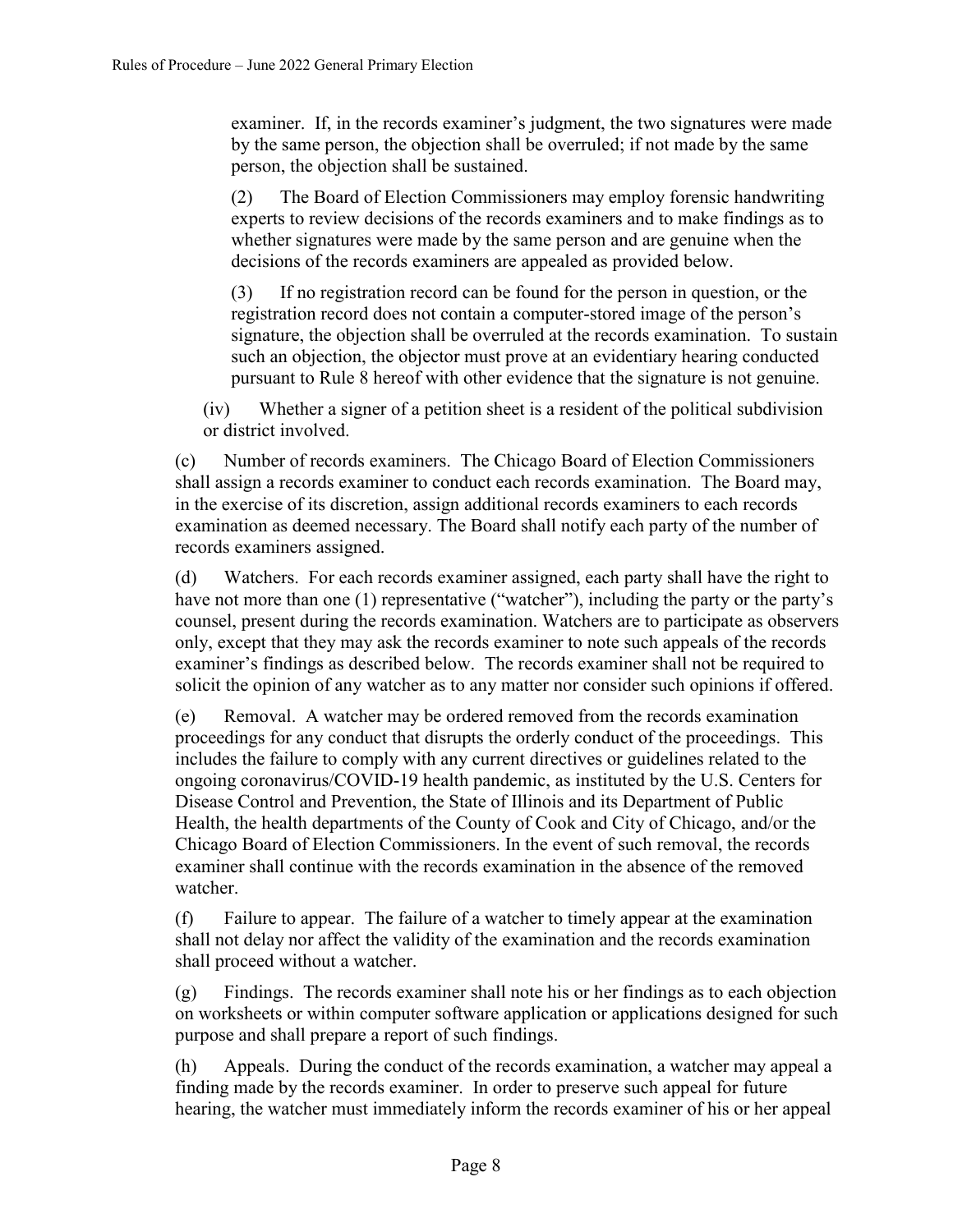of the records examiner's finding at the time such finding is made and the appeal shall be noted by the records examiner on a worksheet or in the computer software application designed for that purpose. Any finding overruling or sustaining an objection that a signature appearing on the candidate's petition is not genuine that is timely and properly appealed by a party maybe reviewed by a handwriting expert employed by the Board of Election Commissioners. The handwriting expert may either affirm or reverse the finding of the records examiner and his findings shall be noted in a report to be provided to the parties. If the handwriting expert reverses a finding or findings of the records examiner, the results of the records examination shall be amended accordingly and any such reversal shall be deemed to have been automatically appealed by both parties. The parties will be given an opportunity to address all such appeals properly taken and noted to the Electoral Board or to the hearing officer, if one has been assigned, at the evidentiary hearing on the merits of the objection scheduled and conducted pursuant to Rule 8 hereof. The party making the appeal bears the burden of producing evidence proving that the records examiner's finding was in error.

**IMPORTANT: If a party's watcher does not appeal a finding made by the records examiner at the time of the records examiner's entry of the finding during the records examination, that party shall not be allowed to present any evidence or argument of any kind with respect to the records examiner's finding or the issue to which it relates and any future appeal or reconsideration of the records examiner's finding is waived; provided, however, that if any finding of the records examiner is reversed by the Board's handwriting expert, both parties shall be deemed to have appealed the reversal of the finding of the records examiner and shall be allowed to present evidence and/or argument with respect to such reversal.**

(i) Results; Reports. The Board of Election Commissioners shall make a report of every objection and finding of the records examiner, including those for which the records examiner's finding was appealed or reviewed by the handwriting expert and the expert's finding. When the results of the records examination have been finalized and totaled, the Board of Election Commissioners shall notify the parties of the results of the records examination and advise them that reports of the results are available via email to each party upon request; the records examination is considered completed on the date the Board provides such notice to the parties. The Board of Election Commissioners shall make a report of every objection and finding of the records examiner, including those for which the records examiner's finding was appealed or reviewed by the handwriting expert and the expert's finding.

(i) The report shall be marked by sheet and line number to correspond with the sheet and line number of the petition being objected to.

(ii) Except as provided below, no report released to a party shall contain or include a registered voter's social security number or telephone number or the signature of the voter.

(iii) Upon completion of the records examination, such reports shall be placed in the Electoral Board's case file and preserved for examination in any future hearing or proceeding.

(iv) The Electoral Board file and its contents may be examined at any time and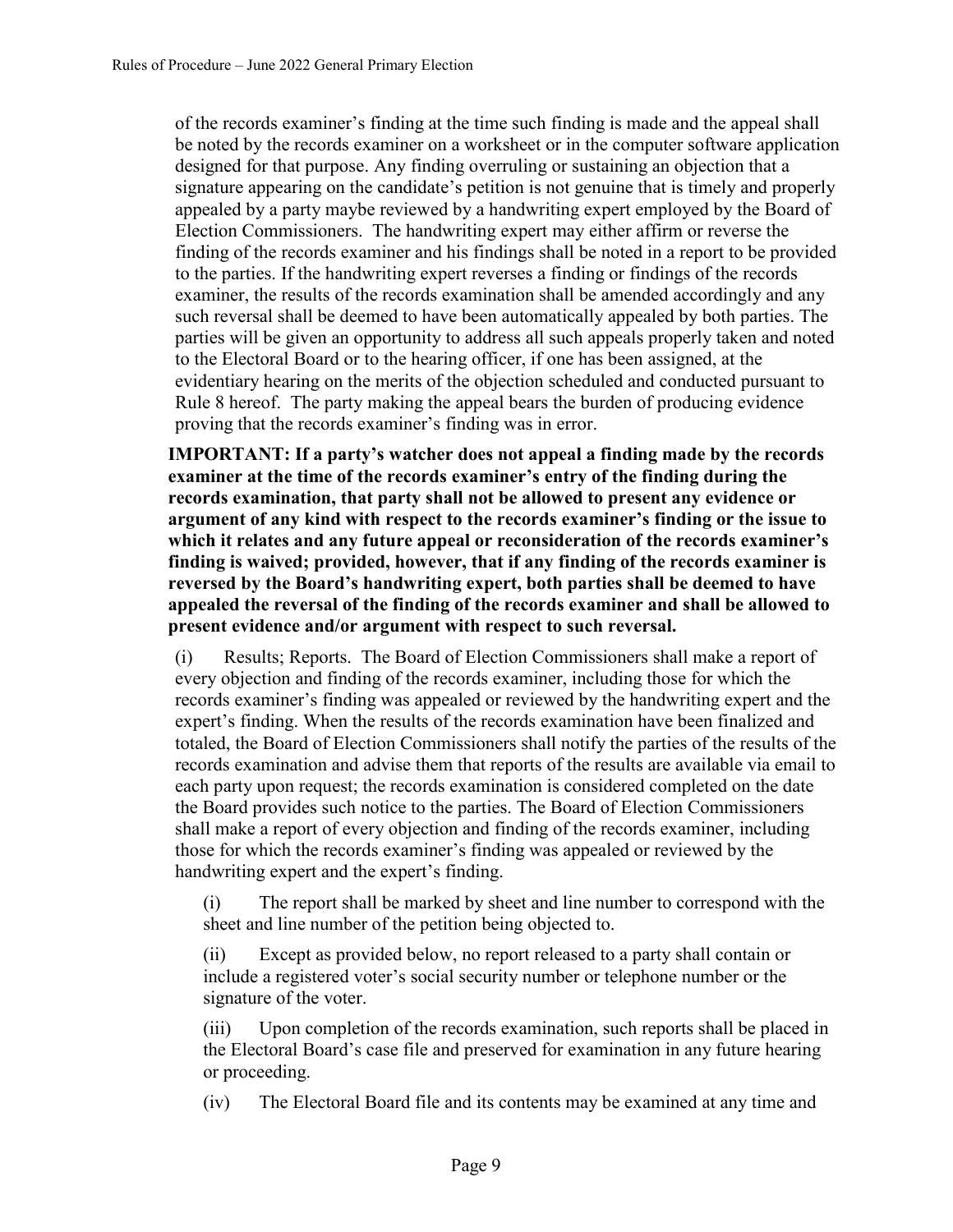any party may request a copy of any report in the case file, except that no copies will be made or provided of any report, printout or record containing a registered voter's signature or a computer-stored image of such signature unless

(1) it is ordered by the Electoral Board or hearing officer after determining that providing such copies is absolutely necessary to the party's presentation or defense and that the party's presentation or defense will be materially prejudiced by denying such copies;

(2) the requesting party executes a nondisclosure or confidentiality agreement prepared by the Board of Election Commissioners agreeing not to disclose or provide a copy of such record to any unauthorized person and to return such record to the Board upon the conclusion of the case, including any appeals to any State or Federal court; and

(3) the party pays a reproduction fee of \$0.10 for each page copied.

(v) Any party may mark a report, printout or copy of an original record as an exhibit in preparation for a hearing as to such report, printout or record.

(j) No post examination record requests. Subsequent to the conclusion of the records examination, the Board will not entertain any requests, whether by subpoena or otherwise, for copies of records that were examined during the records examination except as otherwise ordered by the Electoral Board or the hearing officer.

(k) Suspension of examination. If at any time during the records examination it appears that (i) the number of valid signatures remaining on the petition is fewer than the number of valid signature required by law or (ii) the number of valid signatures on the petition will exceed the number of valid signatures required by law even if all of the remaining objections to be decided were to be sustained, the records examination may be suspended and the results of the records examination shall be forwarded to the Electoral Board or the hearing officer, as the case may. The records examination may be resumed if so ordered by the Electoral Board or the hearing officer.

(l) Partial or sample examinations. The Electoral Board or a hearing officer may, in their discretion, order that a partial or sample records examination be conducted in order to test the validity of certain objections in the objector's petition when it appears possible, viewing the face of the objections or upon other known facts, that the objections may not have been made as the result of a reasonable inquiry or investigation of the facts or were not made in good faith. The weight to be given to the results of such partial or sample records examination shall be within the discretion of the Electoral Board or the hearing officer, as the case may be.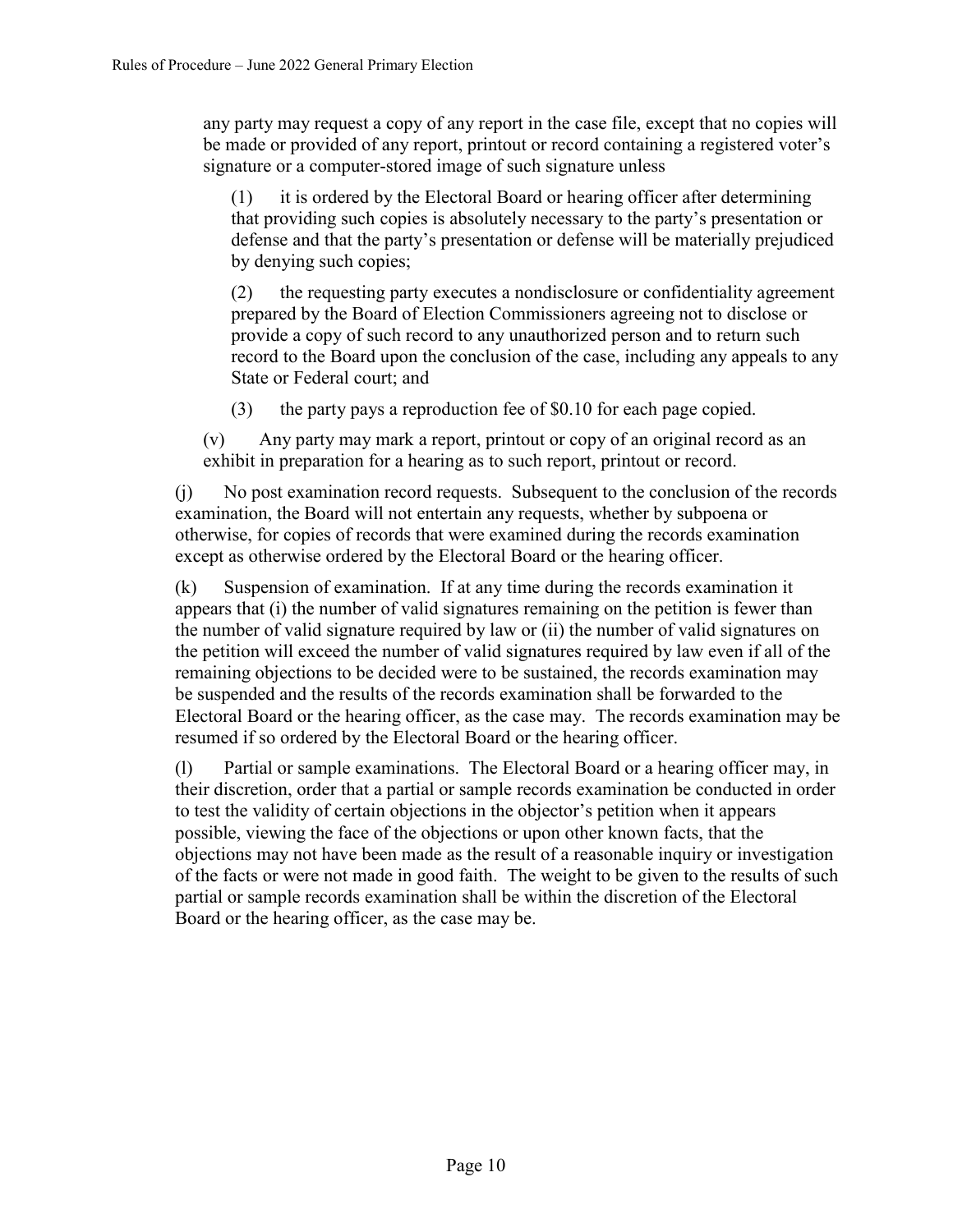**Rule 7** [Reserved.]

**Rule 8** Evidentiary hearings.

(a) Written motion. On the written motion of any party, the Electoral Board or the hearing officer, as the case may be, may conduct hearings for the purpose of receiving evidence and hearing argument relevant to the issues presented by the objections raised in the Objector's petition, including evidence and argument relating to the findings made during a records examination or by the forensic handwriting expert conducted under Rule 6 that the moving party contested and timely appealed during the records examination.

(b) Burden of proof. With regard to the substance of the objections, generally the objector must bear the burden of proving by operation of law and by a preponderance of the relevant and admissible evidence ("the burden of proof") that the objections are true and that the candidate's nomination papers or the petition to submit a public question is invalid. If fraud is alleged, it must be proved by clear and convincing evidence.

(c) Timing.

(i) A motion requesting an evidentiary hearing concerning the results of a Rule 6 records examination must be filed with the Electoral Board and served upon the opposing party

(1) not later than 5:00 p.m. on the first business day following completion of the records examination (i.e., the day on which the parties were notified of the results of the Rule 6 records examination), or

(2) by such other date and time established by the Electoral Board or the hearing officer.

(ii) A motion requesting an evidentiary hearing concerning any other contested matter may be filed with the Electoral Board and served upon the opposing party on or before deadline for doing so established by the Electoral Board or the hearing officer.

(d) Contents. A motion requesting an evidentiary hearing shall contain a written statement or outline sufficient to advise the other parties of the factual and/or legal issues to be addressed by moving party at such hearing.

(i) A motion requesting an evidentiary hearing concerning the results of a Rule 6 records examination must identify the petition sheet and line number for any signature that was examined and objected to during the Rule 6 records examination and concerning which the moving party wishes to challenge the ruling on such signature. It is NOT acceptable to merely incorporate, adopt or use the Board's Petition Summary Report, Petition Detail Report or other Board record examination report as the party's Rule 8 motion.

### **(ii) IMPORTANT:**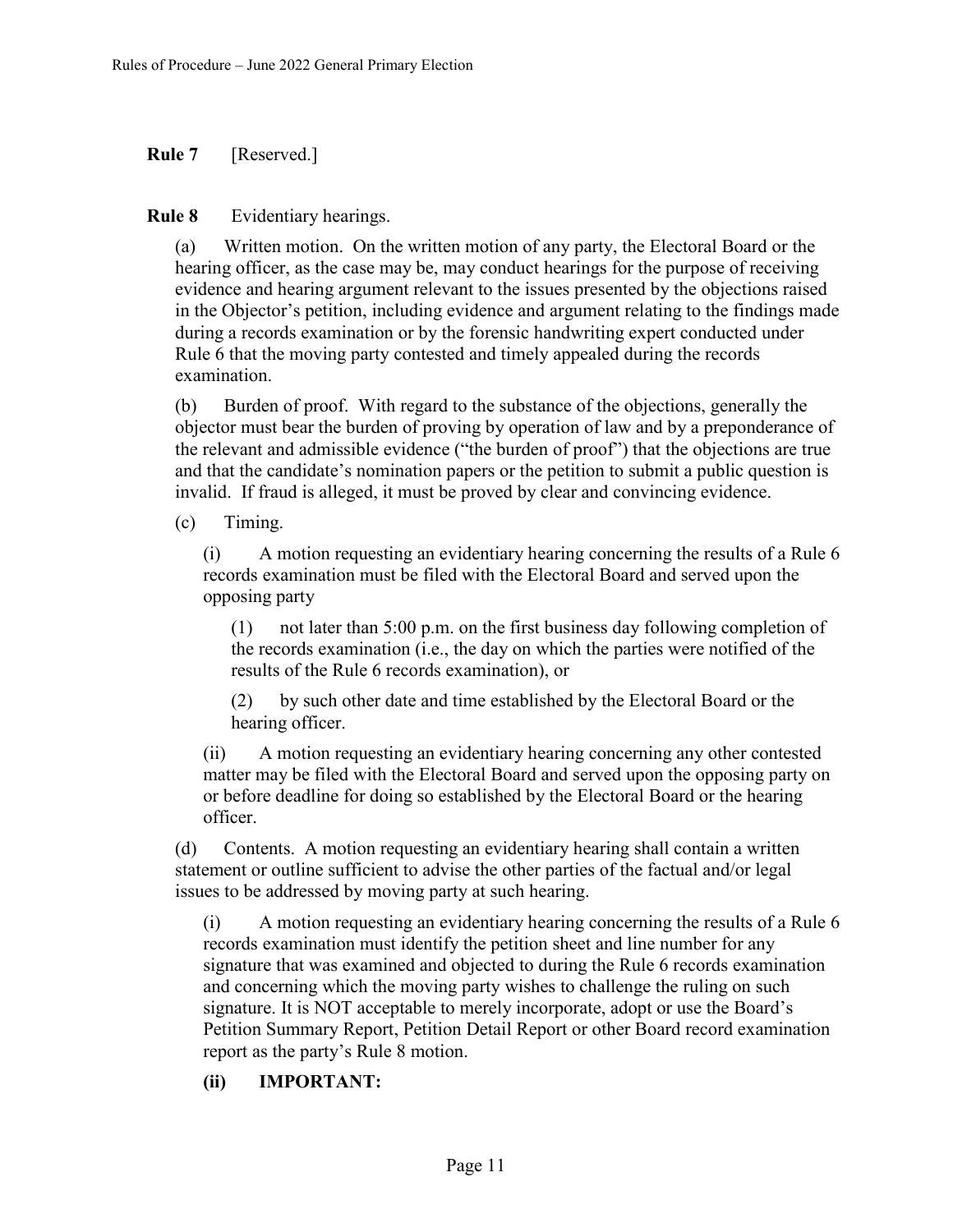**(1) A party shall not be allowed to present any evidence or argument of any kind with respect to the records examiner's finding or the issue to which it relates and any future appeal or reconsideration of the records examiner's finding is waived unless such party's watcher appealed the records examiner's finding at the time the records examiner entered his or her finding in the system during the records examination or unless the records examiner's finding was reversed by the Board's handwriting expert.**

(2) **A party shall, in presenting any evidence or argument relating to any signature examined in a records examination, be limited to those signatures identified by petition sheet and line number in the party's written motion and shall not be permitted to present evidence or argument as to any signature not contained in such written motion.**

(e) Order of proceeding. The Electoral Board or the hearing officer, as the case may be, shall establish the order in which the parties must present their evidence and/or argument.

(i) Generally, the objector will present his/her evidence and/or argument ("case in chief") first.

(ii) The respondent (i.e., the candidate or the proponent of the public question, as the case may be) shall be given the opportunity to cross-examine the objector's witnesses, present his or her own witnesses or present evidence (the "defense").

(iii) After respondent has completed his or her defense, the objector shall be given the opportunity to present testimony and/or evidence to limited to rebutting the testimony and/or evidence presented during the respondent's defense (the "rebuttal").

(iv) If, however, the results of any records examination conducted pursuant to Rule 6 hereof indicates that the petition contains fewer valid signatures than the number of valid signature required by law, the Electoral Board or the hearing officer, as the case may be, may reverse the order of proofs, in which case

(1) The respondent (i.e., the candidate or the proponent of the public question, as the case may be) may be assigned the burden of going forward first and presenting evidence and argument why the findings made by the records examiners at the records examination and timely and properly appealed by the party and/or the party's watchers at such examination should be reversed.

(2) If the respondent is successful in reversing the findings of the records examiners and thus "rehabilitates" enough signatures so that the petition has more than the number of valid signatures required by law, the burden of proof shall shift back to the objector.

**Rule 9** General procedures.

(a) Confined to points raised. All argument and evidence must be confined to the points raised by the objector's petition or to the motion to strike the objector's petition, if one is filed.

(b) No amendments. Amendments to the objector's petition raising additional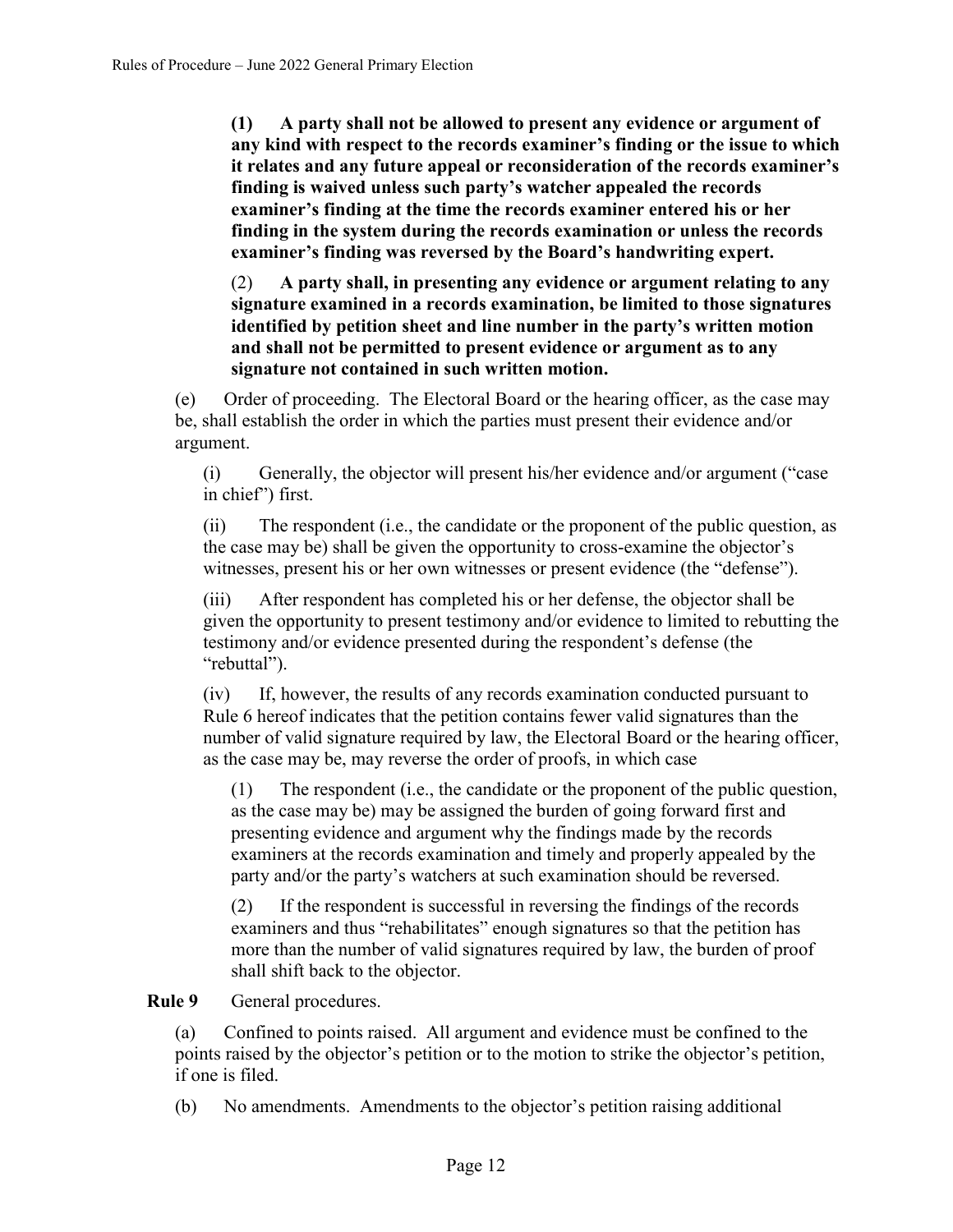objections and points will not be allowed.

(c) Time limitations. The amount of time allocated to each party for presentation of his or her case shall be determined by the hearing officer or by the Electoral Board as the case may be. Any party who desires may submit arguments in writing.

# **Rule 10** Evidence.

(a) Generally. For matters not covered herein, the Electoral Board will generally follow rules of evidence and practice which prevail in the Circuit Court of Cook County, Illinois, including the Code of Civil Procedure and the Rules of the Illinois Supreme Court, but because of the nature of these proceedings, the Electoral Board shall not be bound by such rules in all particulars. However, evidence not admissible under such rules of evidence may be admitted (except where precluded by statute) if it is of a type commonly relied upon by reasonable prudent men in the conduct of their affairs or in matters relevant to the issues in the hearing.

(b) Judicial notice. The Electoral Board may take "judicial notice" of matters of which Circuit Courts of this State may take judicial notice. In addition, notice may be taken of generally recognized technical or scientific facts within the Electoral Board's specialized knowledge. Parties shall be notified either before or during the hearing, or by reference in preliminary reports or otherwise, of the material noticed, including any staff memoranda or data, and they shall be afforded an opportunity to contest the material so noticed. The Electoral Board's experience, technical competence, and specialized knowledge may be utilized in the evaluation of the evidence.

(c) Types of evidence. Except as otherwise provided in these Rules, the Electoral Board may consider all evidence relevant to the issues presented by the objections, including, but not limited to, documentary evidence, affidavits, oral testimony and reports from its forensic handwriting expert. Affidavits may be considered in determining whether signatures found not to be genuine during a records examination are, in fact, the genuine signatures of those signing the petition. ALL AFFIDAVITS MUST BE SWORN TO, SIGNED, AND NOTARIZED BEFORE A NOTARY PUBLIC OR OTHER OFFICER AUTHORIZED TO ADMINISTER OATHS IN THE STATE OF ILLINOIS – VERIFICATIONS UNDER SECTION 1-109 OF THE CODE OF CIVIL PROCEDURE (735 ILCS 5/1-109) ARE NOT ACCEPTABLE.

(d) Witnesses. Unless evidence may be accepted by affidavit, the proponent of evidence is under a duty to exercise good faith and reasonable diligence to secure the presence of witnesses at the date and time of hearing and shall be otherwise prepared to proceed with the presentation of evidence and argument at such scheduled hearing. Continuances or re-scheduled hearings are strongly disfavored.

(i) No witness shall be compelled to testify if any portion of his or her testimony is to be broadcast or televised or if any motion picture or videotape is to be taken of him or her while he or she is testifying. However, this rule shall not excuse any witness from attending or testifying at hearings conducted by audio or video conferencing.

**Rule 11** Signatures in excess of statutory maximum. Whenever a statute places a limit on the maximum number of signatures that may appear on a petition and the nominating petition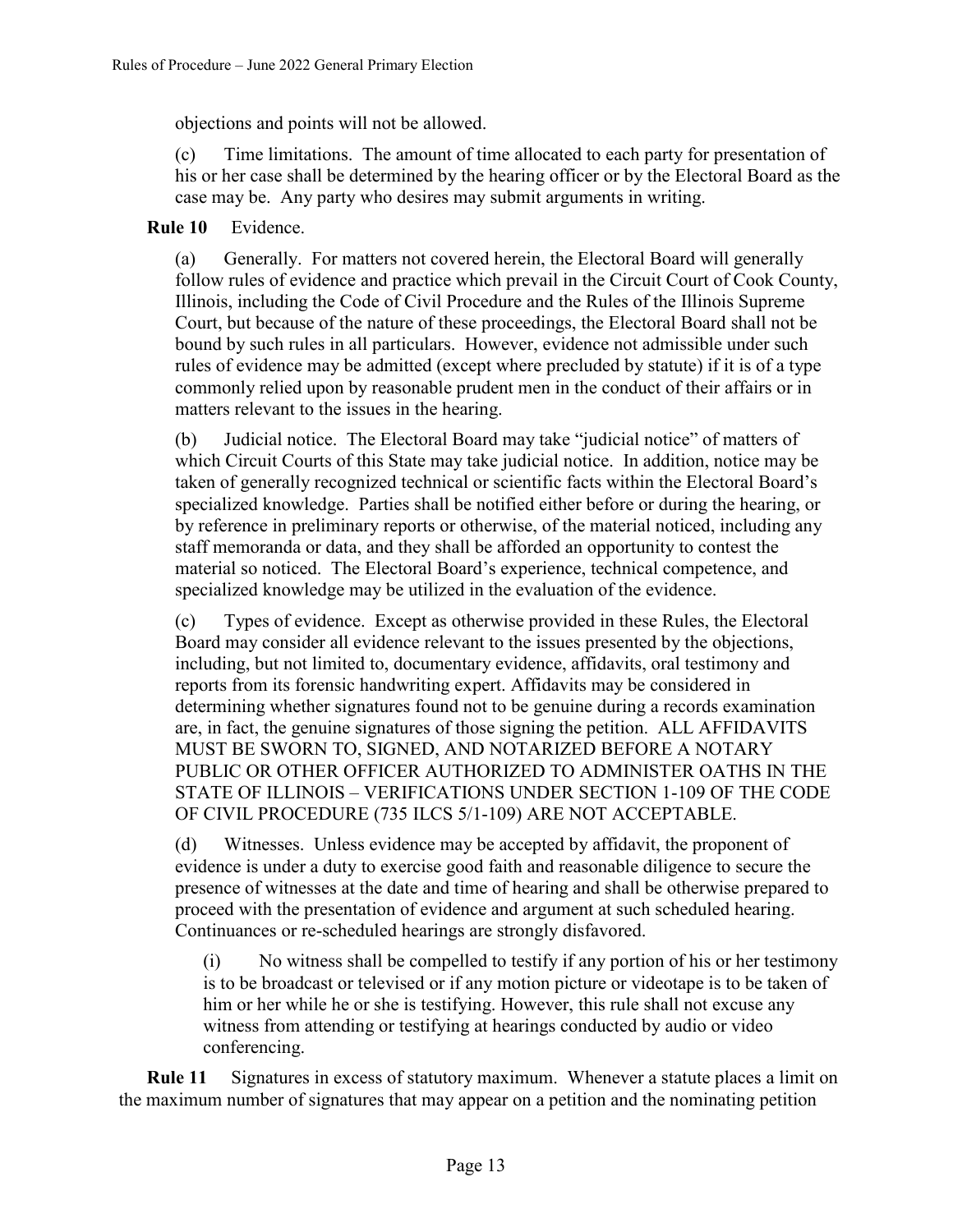contains more than the statutory maximum number of signatures, the number of signatures on the petition shall be counted from the first signature on the first petition sheet (excluding any signature that was properly stricken in the manner provided by statute) and no signatures after the maximum number is attained shall be counted or used for any purpose.

**Rule 12** Failure to appear; Default.

(a) Failure to appear. The failure of a party to appear at the initial meeting of the Electoral Board, or at any subsequent meeting of the Electoral Board or at any hearing before a hearing officer without good cause shown shall be sufficient grounds to default such party provided that the party was served with notice of the hearing.

(b) Default. In the case of a defaulted objector, the objections may be stricken and dismissed. In the case of a defaulted candidate or proponent of a question of public policy, the nomination papers or the petition, as the case may be, may be declared invalid, provided, however, that the Electoral Board may, in its sole discretion, require a preliminary showing that the objections, if taken as true, are sufficient to invalidate the nomination papers or petition, as the case may be.

**Rule 13** Withdrawals.

(a) Candidate. A candidate may withdraw as a candidate by filing a notarized statement in the office where the candidate originally filed his or her nomination papers and by filing a date-stamped copy of such statement with the Electoral Board. Any objector's petition filed against such candidate will be dismissed as moot.

(b) Objector. The objector may withdraw his or her objector's petition by filing a motion to withdraw with the Electoral Board. The Electoral Board has the sole discretion whether to grant or deny a motion to withdraw an objection petition.

**Rule 14** Failure to follow Rules or directives. Failure to adhere to these Rules or to a directive of a hearing officer or the Electoral Board may be grounds for dismissal of the objector's petition or for default of the candidate or proponent of a question of public policy or the Electoral Board or hearing officer may order that any motion or other paper filed in violation of these Rules be stricken in whole or in part.

**Rule 15** Sessions. After the Electoral Board convenes, it will be in session continuously until all objections shall have been considered and ruled upon, provided, however, the Electoral Board may recess from time to time.

**Rule 16** Filing and service of documents.

(a) Where to file. Unless otherwise specified by these Rules or permitted by the Electoral Board or a hearing officer, all documents to be filed with the Electoral Board shall be filed via email transmission to the office of the Board of Election Commissioners in Room 600, 69 West Washington Street, Chicago, Illinois. All documents filed with the Electoral Board shall be stamped by the Board to indicate the time and date of filing.

(b) How to file. Documents shall be filed with the Electoral Board via a PDF attachment to an email sent to [electoralboard@chicagoelections.](mailto:electoralboard@chicagoelections.GOV)**GOV**, unless an exception for good cause shown is found by the Electoral Board or hearing officer, and provided: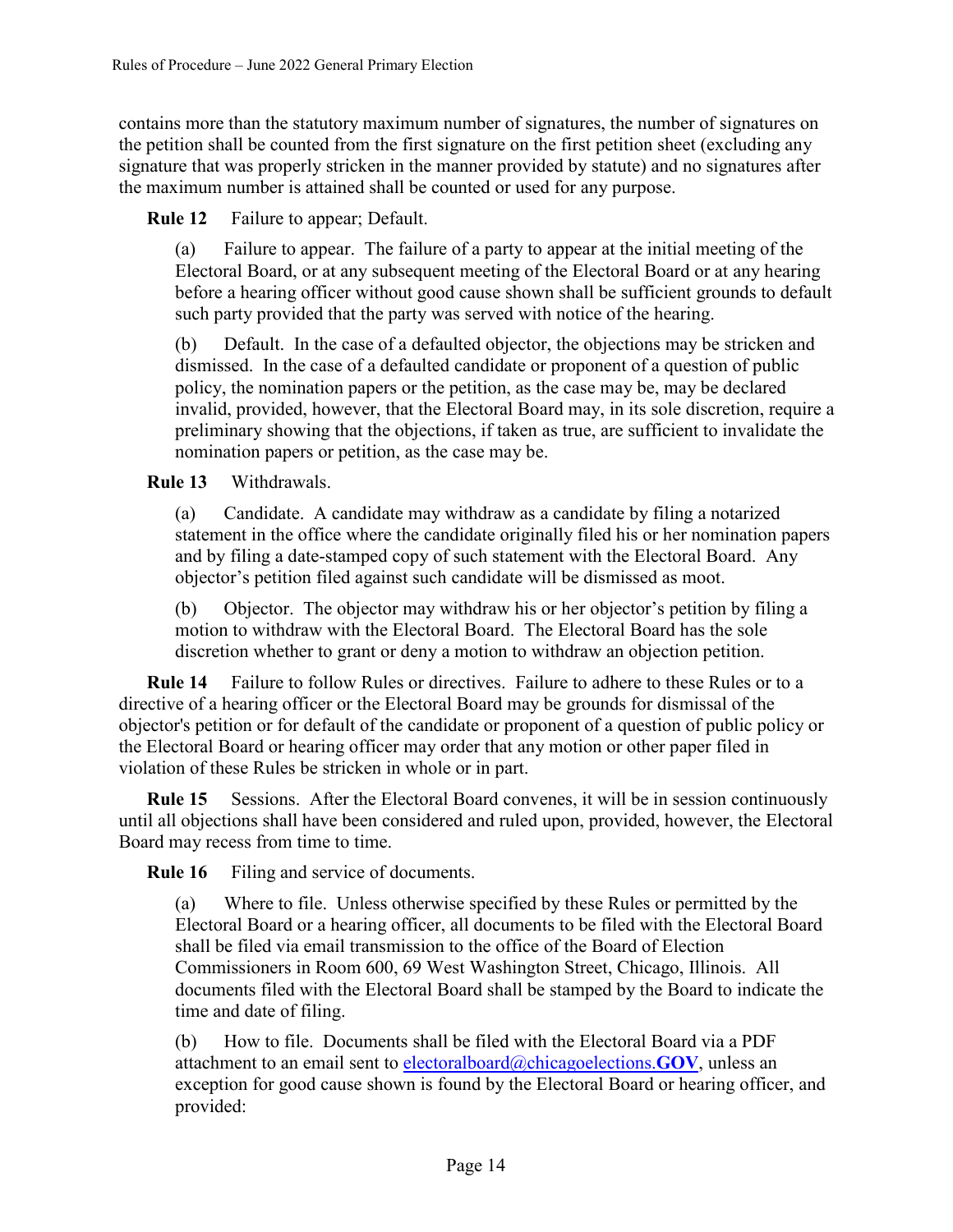(i) all documents are received by the time and date required by these Rules or by a hearing officer;

(ii) each document sufficiently identifies the case to which it relates;

(iii) the document is legible; and

(iv) parties filing by email should submit attachments in PDF format and may set their email software to request a "read receipt."

(c) Service on opposing parties. A true and complete copy of all documents filed with the Electoral Board must be served by the filing party upon every other party to the proceedings in a manner reasonably calculated to provide actual and prompt notice to that party.

(i) Each document filed with the Electoral Board must be accompanied by the filing party's proof of service setting forth the time, date and manner of service on his or her opponent(s).

(ii) If a party is able to be served via email, service on that party shall be made via email.

(iii) If there is no other practicable method of service that is likely to provide actual and prompt notice to another party to the proceeding, service of documents may be made upon that party by filing a copy of the document and an executed proof of notice, as defined below, with the Electoral Board which will hold the document for the party to whom it is addressed.

(1) Proof of service shall contain a verified statement that telephone notice or personal notice of the filing was given to the party, or that a good faith effort to give telephone notice to the party was made by attempting to telephone the party at least three times with no less than a 2-hour interval between attempts.

(iv) Failure by a party to provide timely service of documents as required by these Rules or to otherwise comply with the service requirements may be sufficient grounds to strike such party's filing and to disregard it for purposes of these proceedings.

(v) If requested by the hearing officer, parties shall give copies of motions, responses or other papers to the hearing officer at the fax number email address specified by the hearing officer at the time of filing with the Electoral Board.

(d) Personal identity information. Parties shall not, unless ordered by the Board or by a hearing officer, include personal identity information in documents filed with the Board or served upon other parties, including exhibits thereto, whether filed electronically or in paper. If personal identity information is contained within a document to be filed or served, such information shall, before filing or serving the document, be completely redacted so that such information is not visible. If a document or exhibit is filed containing personal identity information, a party or any other person whose information has been filed may move for an order requiring redaction of such information. Subpoenas shall request that the person or entity subpoenaed redact personal identity information before providing any document in response to the subpoena.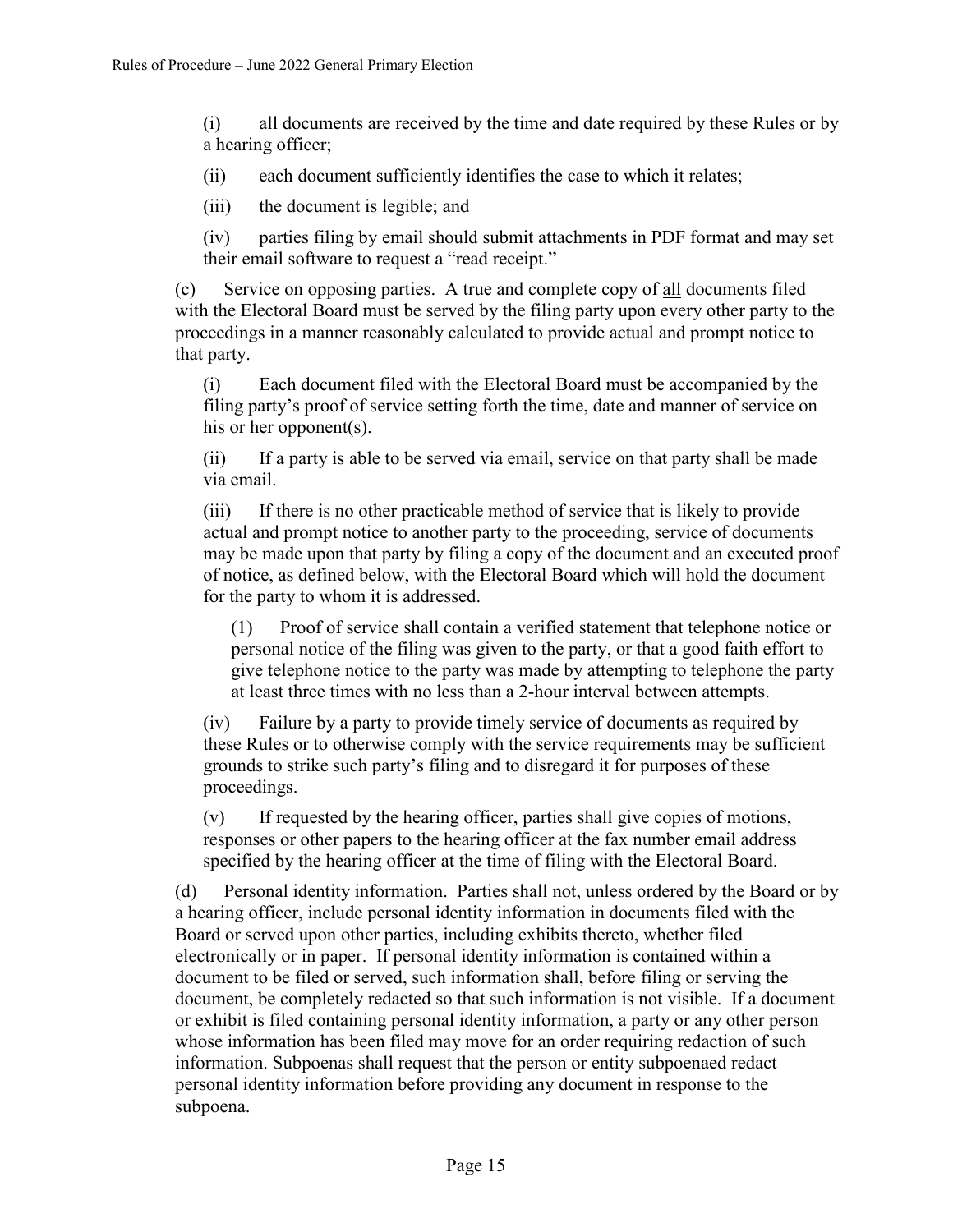- (i) Personal identity information is defined to include, but is not limited to:
	- (1) Social Security numbers;
	- (2) Birth dates;
	- (3) Mother's maiden names;
	- (4) Driver's license numbers;
	- (5) Financial account numbers; and
	- (6) Debit and credit card numbers.

(ii) The Board or a hearing officer may order other types of information redacted or filed confidentially, consistent with the purpose and procedures of this rule.

**Rule 17** Business days and working hours.

(a) Business days. Monday through Sunday of each week during which the Electoral Board is in session, except for State holidays and Easter Sunday (April 17, 2022), are designated as business or working days of the Electoral Board, unless otherwise posted by the Electoral Board. In the discretion of the Electoral Board and upon notice to all parties with then-pending matters before the Electoral Board or a hearing officer, State holidays may also be designated as business or working days.

(b) Working hours. The working hours for the Electoral Board shall be 9:00 A.M. to 5:00 P.M. Monday through Friday, and 9:00 A.M. to 2:00 P.M. on Saturday and Sunday, unless otherwise posted by the Electoral Board.

(c) Changes. These business days or working hours may be amended from time to time and such amendment shall be effective upon posting on or near the front door of the Board of Election Commissioners' office: Rooms 600 and 800, 69 West Washington Street, Chicago, Illinois. Such notice may also be posted upon the Board's Internet Web Site at [www.chicagoelections.gov.](http://www.chicagoelections.gov/)

**Rule 18** Notice of hearings and records examinations.

(a) Updated schedule. By 7:00 p.m. daily on Monday through Friday, the Board will post on or near the front door of its offices in Rooms 600 and 800, 69 West Washington Street, Chicago, Illinois, an updated schedule listing all cases to be heard and records examinations or record searches to be commenced on the following day or days. Such schedules may also be posted on the Board's Internet Web Site [\(www.chicagoelections.gov\)](http://www.chicagoelections.com/). Parties desiring to determine whether their case is on the schedule for the next day may also telephone the Board at 312-269-1627 before 5:00 p.m. each week day. The Board will make an effort to give additional notice by e-mail to parties affected by changes to scheduled events, but the failure to do so will not

(b) Responsibility of parties; Failure to receive notice. PARTIES SHALL BE RESPONSIBLE FOR PERIODICALLY CHECKING WITH THE BOARD TO KEEP APPRISED OF SCHEDULED EVENTS IN THEIR CASE. THE FAILURE OF A PARTY TO RECEIVE ACTUAL NOTICE OF AN EVENT IN THEIR CASE SHALL NOT PREVENT SUCH EVENT FROM PROCEEDING AS SCHEDULED NOR

invalidate the posted notice nor will it invalidate the results of any such event.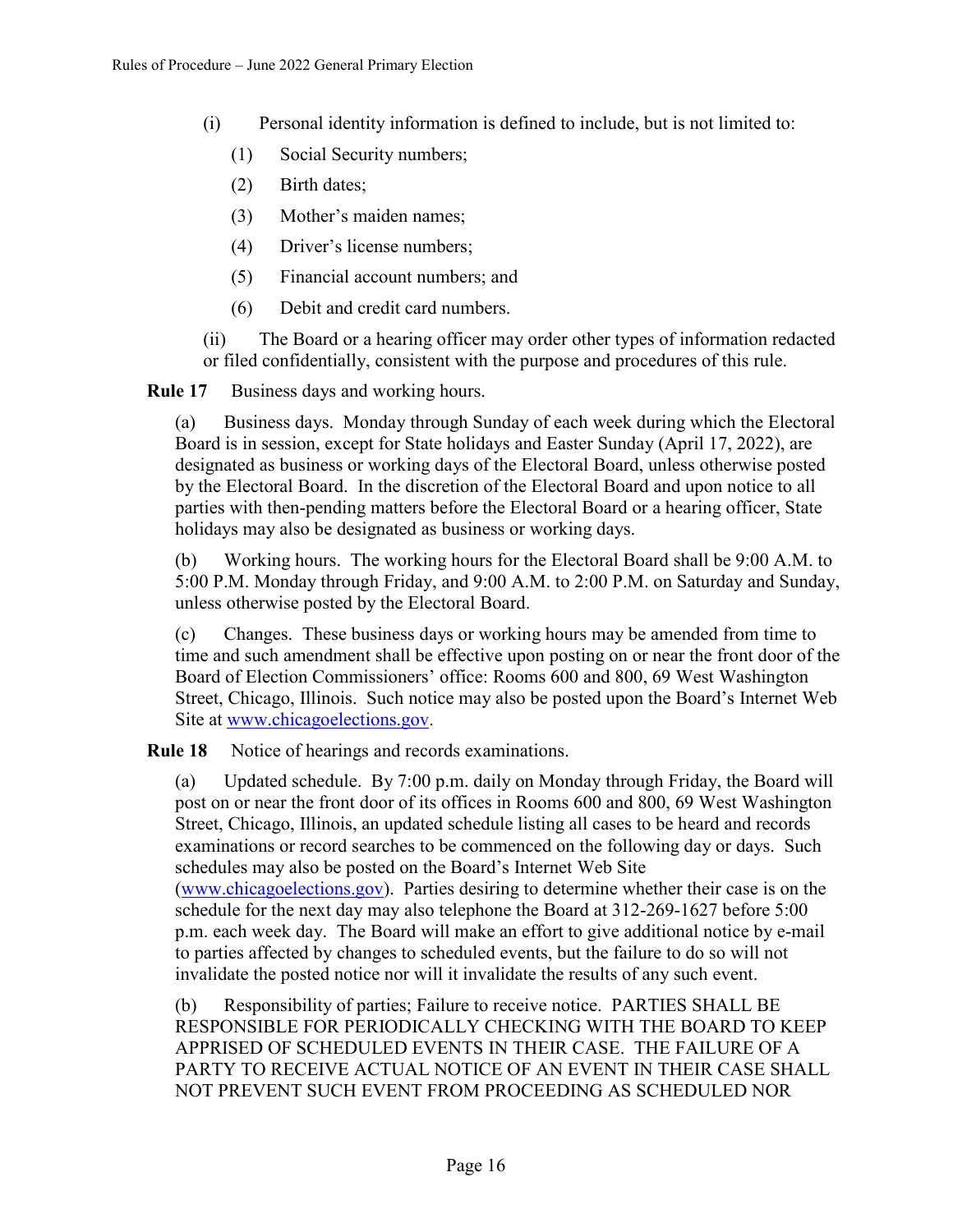#### SHALL IT INVALIDATE ANY ACTION TAKEN AT SUCH EVENT.

#### **Rule 19** Subpoenas.

(a) Issuance. At the request of any party, the Electoral Board may authorize the Chairman or a hearing officer to issue subpoenas requiring the attendance of witnesses and subpoenas *duces tecum* requiring the production of such books, papers, records and documents as may be relevant evidence of any matter under inquiry before the Electoral Board in the same manner as witnesses are subpoenaed in the circuit courts. Such subpoenas shall be subject to Rule 16(d) herein regarding personal identity information.

(i) Subpoenas for Board records are not required. Instead, requests or notices to produce Board records should be made in writing to the Electoral Board or to the hearing officer, if one has been appointed. The Electoral Board or the hearing officer, as the case may be, shall issue a written order finding whether the requested records are necessary and relevant to the proceedings and, and if so, submit such order to the Board's general counsel, who may authorize the production of records in whole or in part or deny such request, stating the reasons for the denial. A party may appeal a hearing officer's or general counsel's order denying any request for Board records, in whole or in part, to the full Electoral Board. A party receiving such records shall be responsible for providing copies to his or her opponent of any Board record the receiving party intends to use in any proceeding before the hearing officer or Electoral Board.

(b) Witness fees. Pursuant to the Circuit Courts Act (705 ILCS 35/4.3), every witness attending pursuant to a subpoena is entitled to receive the sum of \$20 for each day's attendance and \$0.20 per mile each way for necessary travel. The party requesting the subpoena shall be responsible for payment to the witness of such fees.

(c) Request for subpoena; Approval. The party requesting the subpoena must submit such request in writing to the hearing officer (or, if none has been appointed, to the Chairman of the Electoral Board) not later than five (5) business days after the first hearing before the hearing officer (or the Electoral Board, if no hearing officer was appointed). The request must identify the person or entity being subpoenaed, the purpose of the subpoena and why it is relevant to the issues presented by the objection. A copy of the proposed subpoena shall be attached to such request. A copy of the request and proposed subpoena shall be served upon the opposing party at the same time it is submitted to the Chairman or the hearing officer, as the case may be. The opposing party shall have until the next business day to serve upon the Chairman or the hearing officer, as the case may be, with a copy to the requesting party, a response in opposition to the subpoena request. The Chairman or the hearing officer, as the case may be, shall, within two business days after receipt of the request for subpoena, prepare and submit to the Electoral Board a recommendation whether the subpoena should be issued. The Electoral Board shall, at a meeting of the Board, hear any argument concerning a request for subpoena and shall, upon a majority vote of the Board, approve or deny, in whole or in part, the request for subpoena, provided the Board may authorize that a category of persons or entities be subpoenaed with specific persons and/or entities to be identified at a later time by appropriate rider(s) to the subpoena and the Board may leave the return date open for later determination by the Chairman or hearing officer. If approved by the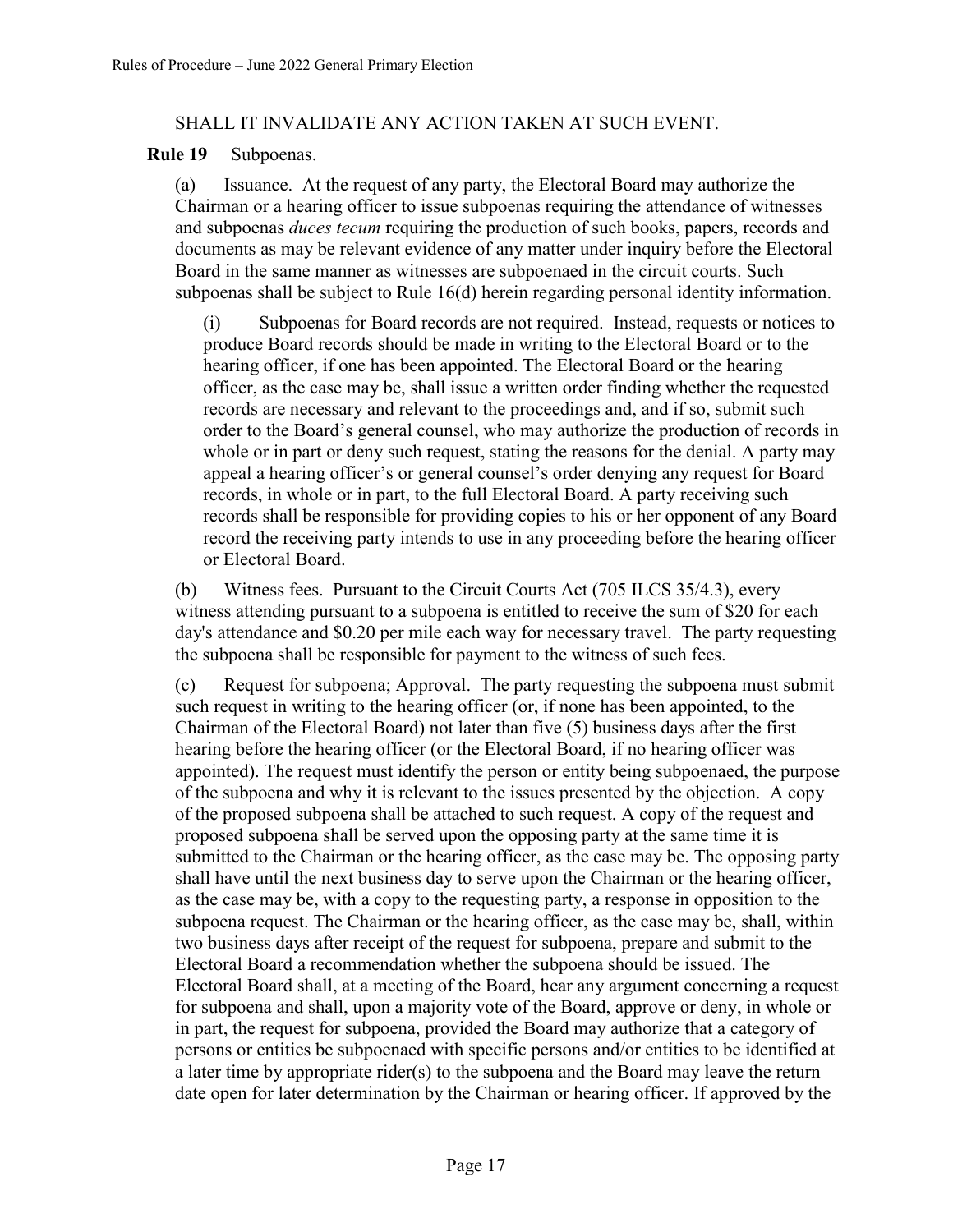Board, the Chairman or the hearing officer, as the case may be, shall issue the subpoena in accordance with the Board's approval and authorization.

(d) Service. If approved by the Electoral Board, the party requesting the issuance of a subpoena shall be responsible for proper service of the subpoena upon the person or entity to whom it is directed. Service of such subpoenas shall be made by any sheriff or other person in the same manner as in cases in before the Circuit Courts and the fees of such sheriff shall be the same as is provided by law, and shall be paid by the party who causes the issuance of the subpoena.

(e) Failure to obey. In case any person or entity so served shall knowingly neglect or refuse to obey any such subpoena, or to testify, the Electoral Board may at once file a petition in the Circuit Court of Cook County for enforcement of the subpoena as provided by law, provided, however, that the party seeking the enforcement of the subpoena must first provide to the Electoral Board satisfactory evidence that the subpoena was properly served upon the person or entity against whom enforcement is sought and that all fees were paid.

**Rule 20** Request for review by the Electoral Board.

(a) Right to appeal; Discretion to allow review. Any party disagreeing with the recommended findings and proposed decision of a hearing officer may move to have the Electoral Board review the hearing officer's recommendations and hear additional argument from the parties. Such motion may be granted in the discretion of the Electoral Board. In deciding whether to grant such motion, the Electoral Board may consider whether the issues presented have not been previously ruled upon by the Electoral Board or whether further argument or evidence from the parties would assist the Electoral Board in rendering its decision.

(b) Deadline; Contents. Such motion must

(i) be filed in writing with the Electoral Board not later than 5:00 p.m. on the first day following notification of the hearing officer's written recommended findings and proposed decision,

(ii) be accompanied by a proof of service as provided by Rule 16, and

(iii) state the specific grounds for the request.

(c) Notice of hearing. If such motion is granted, the Electoral Board shall set a prompt hearing date with notice to the parties.

(d) No new evidence. The hearing shall not be considered a trial *de novo* and the parties will, in general, be bound by the record from the proceedings before the hearing officer unless the Electoral Board determines that the interests of fairness, equity or substantial justice permit the presentation of new or additional evidence, the re-opening of the hearing, or additional information from its forensic handwriting expert.

(e) Time limits. The Electoral Board shall have the power to set a limit upon the time for argument or the presentation of new or additional evidence.

(f) Not jurisdictional. A request for review by the Electoral Board under this Rule is not jurisdictional for purposes of judicial review of a decision of the Board under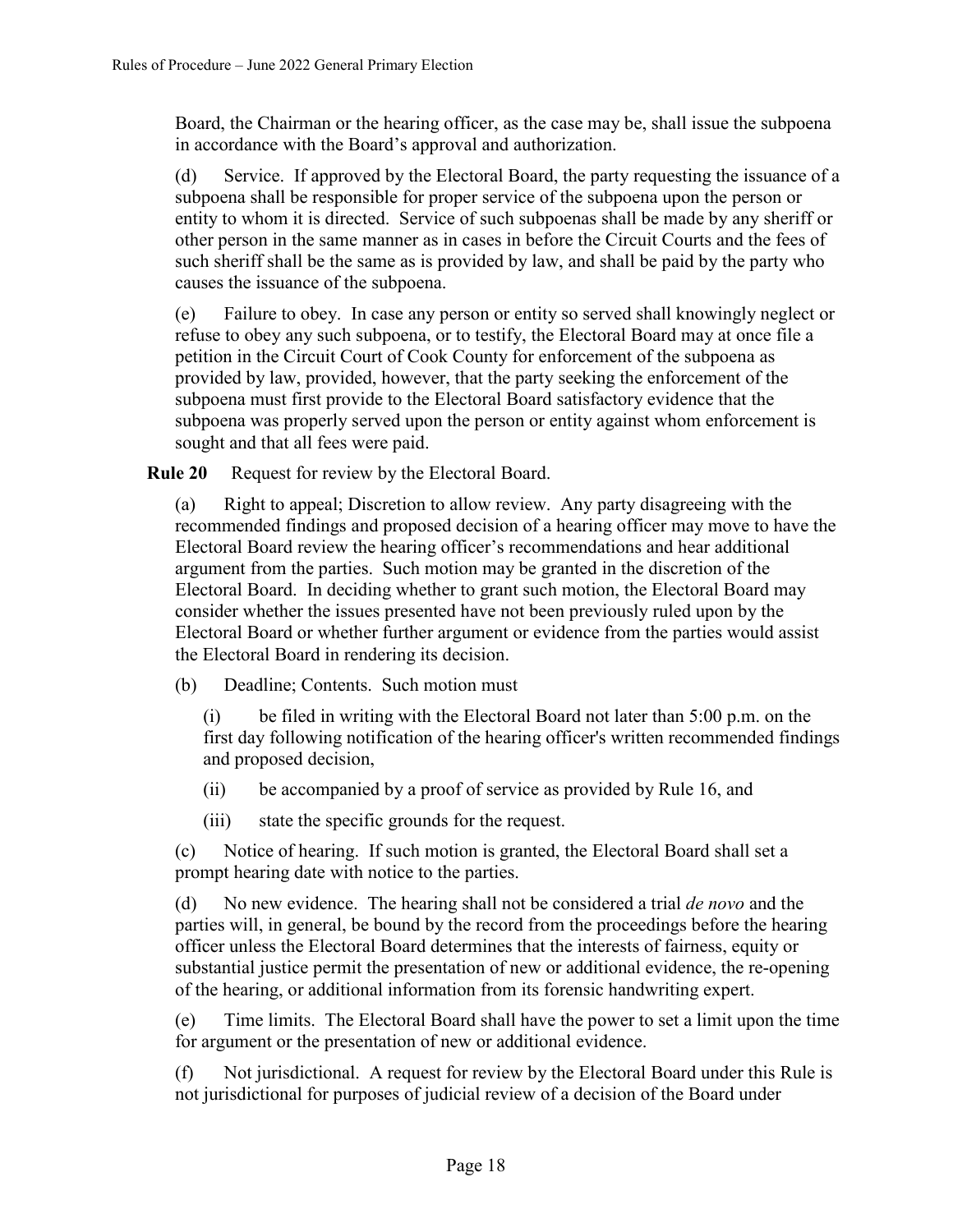Section 10-10.1 of the Election Code.

**Rule 21** Written decision. The Electoral Board shall prepare and issue a written decision stating its findings and which objections, if any, it has sustained. The Electoral Board shall also state in writing whether the candidate's nomination papers or petition for the question of public policy, as the case may be, are valid. A copy of the Electoral Board's findings and decision shall be served upon the parties in open proceedings before the Electoral Board, which service may be made via email to the parties or their attorneys if open proceedings are conducted via telephonic or video conferencing as authorized by 5 ILCS 120/7(e). If a party does not appear before the Board at the time the decision is made, a copy of the decision shall be deemed to have been served upon the absent party when a copy is personally delivered or on the date when a copy of the decision is deposited in the United States mail, in a sealed envelope or package, with postage prepaid, addressed to each party or such party's attorney of record, if any, at the address on record for such persons in the Electoral Board's files.

**Rule 22** Record of proceedings.

(a) Transcript. A transcript of all proceedings before the Electoral Board or hearing officer, if one has been appointed, will be made by a certified court reporter. Copies may be purchased from the reporter and will not be furnished by the Board unless a petition for judicial review is filed pursuant to Section 10-10.1 of the Election Code. Any audio or video recording of hearings or Electoral Board meetings are not deemed to be a part of the record of proceedings and shall not be contained in the Electoral Board's administrative record on judicial review and/or appeal.

(b) Record for judicial review. If a party aggrieved by the decision of the Electoral Board timely files with the Circuit Court and timely serves upon the Electoral Board a proper petition for judicial review pursuant to Section 10-10.1 of the Election Code, the Electoral Board shall prepare an electronic record of proceedings before the Electoral Board and file it with the Clerk of the Court on or before the date of the hearing on the petition or as ordered by the Court. The parties to a judicial review proceeding are encouraged to limit the record of proceedings to be filed with the Court to only those records material and relevant to the issues on judicial review so that the preparation and filing of unnecessary records is avoided.

(i) The Electoral Board will serve an electronic copy of the record of proceedings upon the petitioners and respondents in the judicial review proceedings.

(1) If such record includes copies of voter registration records containing a registered voter's signature or a computer-stored image of such signature, the receiving party must execute a nondisclosure or confidentiality agreement prepared by the Board agreeing:

- (a) not to disclose or provide a copy such records to any unauthorized person; and
- (b) to seek an appropriate protective order of court, if an appeal or action is taken in any Federal or State court, limiting unauthorized access to such record and/or an order permitting the party to remove such records from the court records upon the conclusion of all court proceedings or appeals; and to return such records to the Board upon the conclusion of the case.